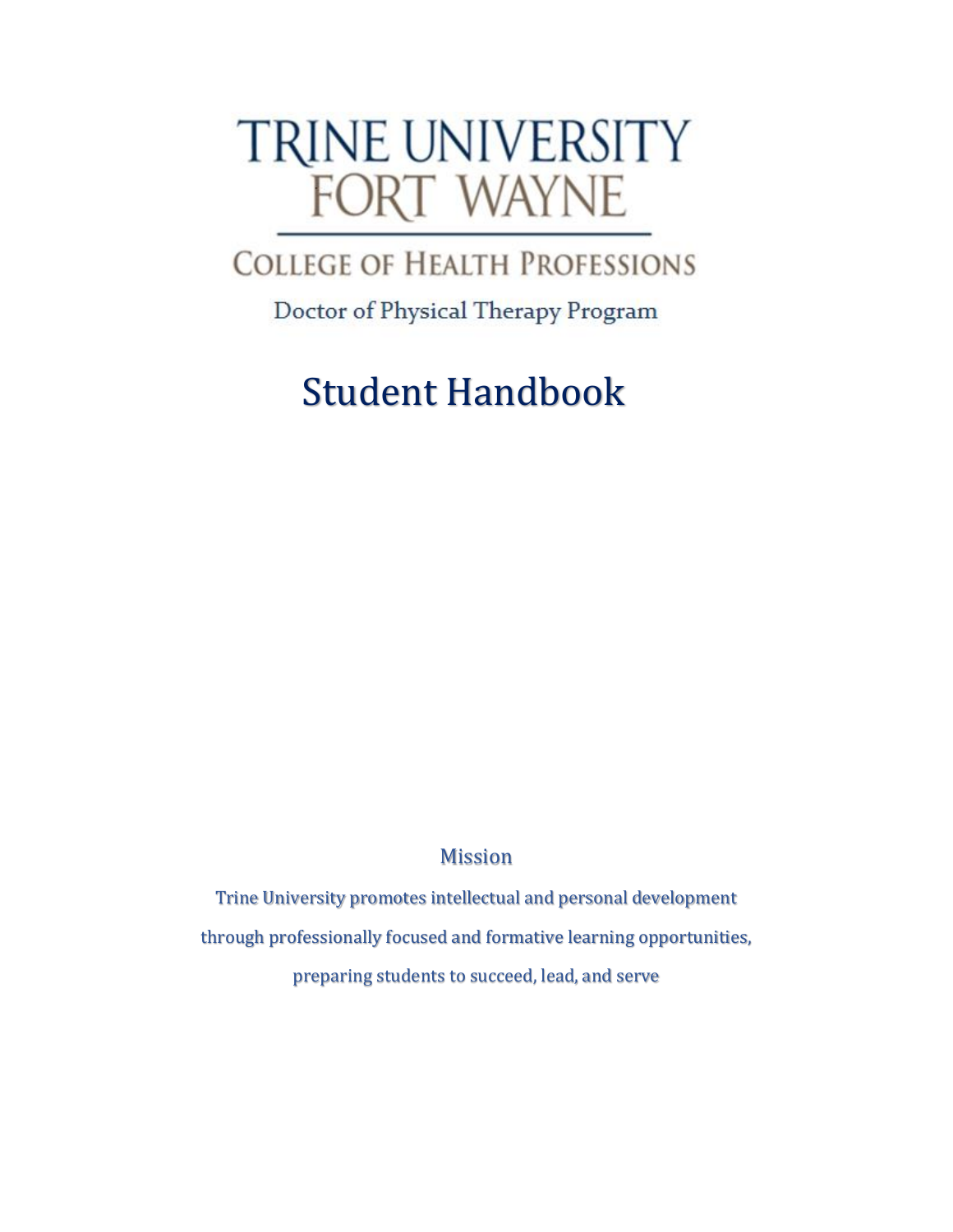The University reserves the right to change and to make exceptions to the provisions of this handbook at any time and to apply any change or to make an exception applicable to any student without regard to date of admission application or date of enrollment. This handbook is neither a contract nor an offer to enter into a contract.

> Faculty Approved 1/13/2014 Approved by Graduate Council 2/24/2014 Approved by General Council 2/5/2014 Approved by VPAA 2/25/2014 Approved by VPAA 9/16/2016 Faculty Approved 7/15/2019 Approved by VPAA 7/29/2019 Faculty Approved 5/17/21 Approved by VPAA 8/2/21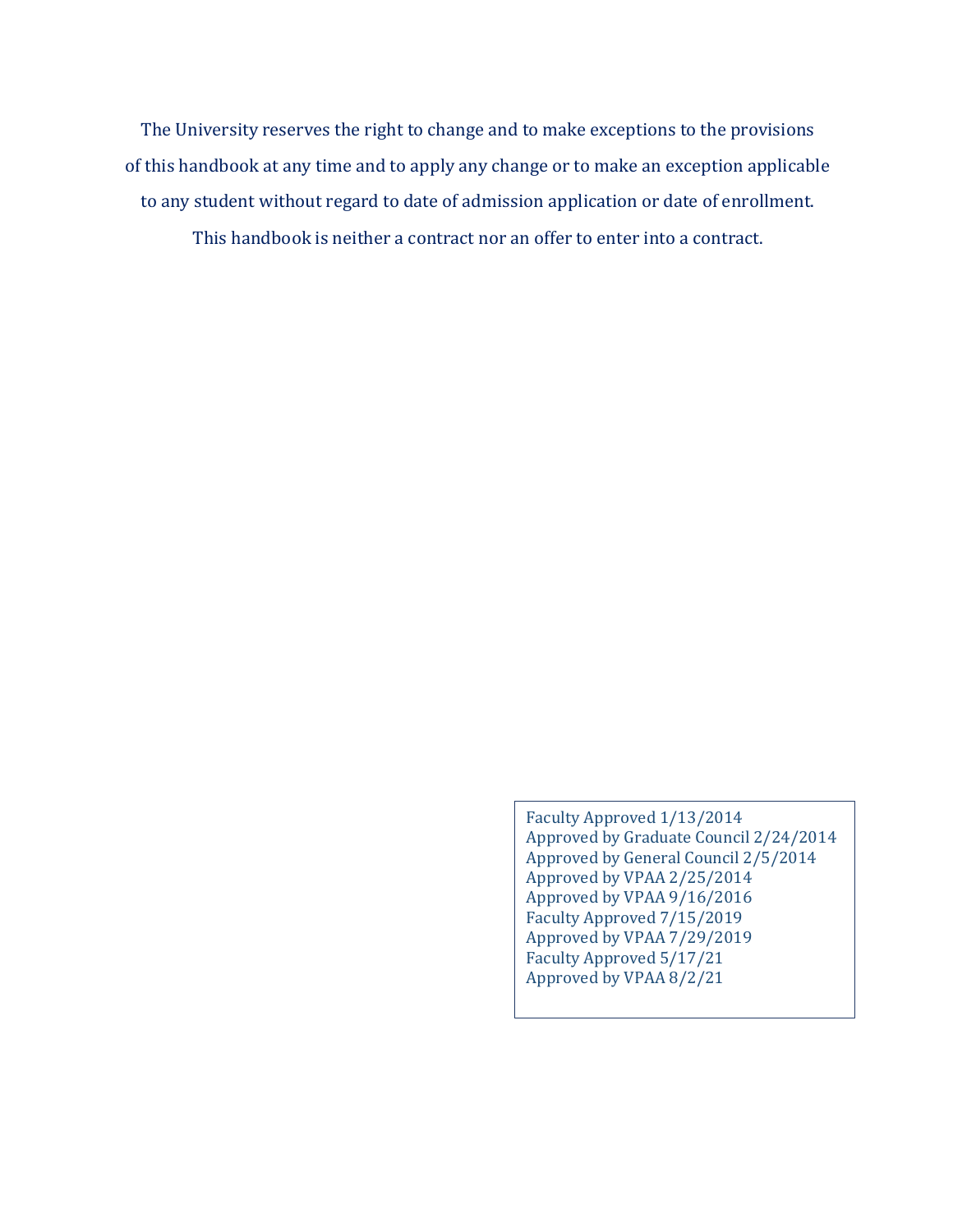### **TABLE OF CONTENTS**

| $\label{eq:atte} \text{Attendance} \tiny \begin{minipage}{0.5\textwidth} \centering \label{fig:atce} \end{minipage}$ |    |
|----------------------------------------------------------------------------------------------------------------------|----|
|                                                                                                                      |    |
|                                                                                                                      |    |
|                                                                                                                      |    |
|                                                                                                                      | 11 |
|                                                                                                                      |    |
|                                                                                                                      |    |
|                                                                                                                      |    |
|                                                                                                                      |    |
|                                                                                                                      |    |
|                                                                                                                      |    |
|                                                                                                                      |    |
|                                                                                                                      |    |
|                                                                                                                      |    |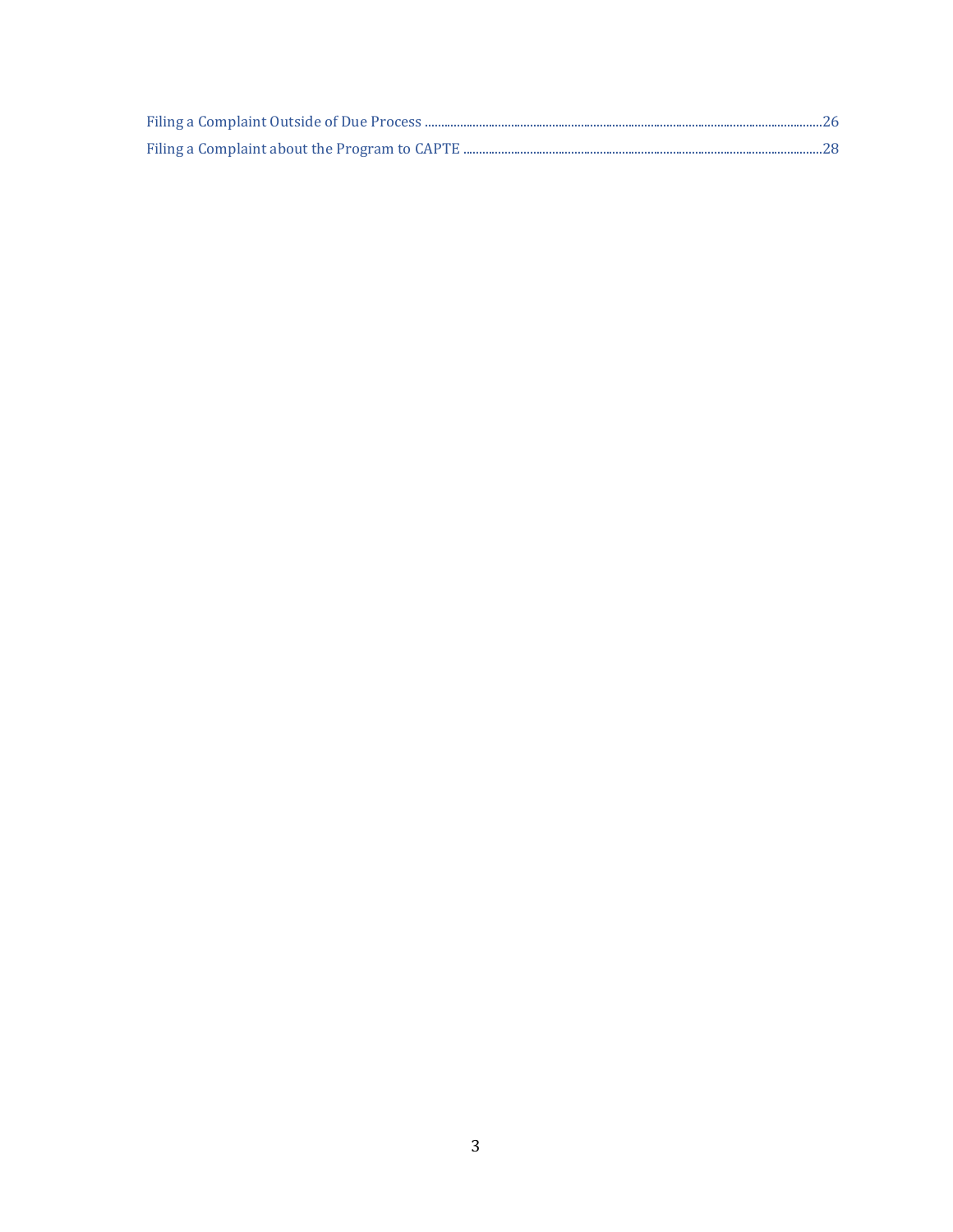### <span id="page-5-1"></span><span id="page-5-0"></span>**Introduction**

### **Doctor of Physical Therapy Program**

### <span id="page-5-2"></span>**Mission Statement**

The Doctor of Physical Therapy Program at Trine University, by providing high-quality, professionally focused physical therapy education, enables its graduates and faculty to make a positive impact on the healthcare needs of their communities through service, leadership, and scholarship.

### <span id="page-5-3"></span>**Vision Statement**

The Doctor of Physical Therapy Program at Trine University will be recognized as a premier provider of physical therapy education, adding value to the lives of its graduates and community members.

### <span id="page-5-4"></span>**Philosophy**

Physical therapists have an obligation to their patients, communities, and profession, to promote and maintain high moral, ethical, and clinical practice standards. Doctors of physical therapy have a responsibility to promote evidence-based practice and to expand, evolve and refine the profession's knowledge base. Students of physical therapy must assume the responsibility of learning while faculty members must create and nurture an environment that motivates learning through active involvement. For this reason, the Trine Doctor of Physical Therapy Program endorses learning activities that bring real-world challenges into the classroom, and students to the real world of physical therapy practice. We place a high value on faculty members who, as role models and mentors, help students to cultivate selfawareness, interpersonal skills, professional behaviors, and passions for service and lifelong learning.

*"Education is not the filling of a pail, but the lighting of a fire." ~ W.B. Yeats*

### <span id="page-5-5"></span>**Goals and Outcomes**

Goal 1: Upon completion of all requirements of the Trine University Doctor of Physical Therapy Program, students will be prepared for entry-level physical therapy practice in a variety of settings to make a positive impact on the healthcare needs of their communities through service, leadership, and scholarship.

Goal 2: Graduates of the Trine University Doctor of Physical Therapy Program will be engaged in ethical, competent, and professionally rewarding physical therapy practice.

Goal 3: Faculty of the Trine University Doctor of Physical Therapy Program will advance the profession and inform their teaching through service, leadership, and scholarship. Goal 4: Faculty of the Trine University Doctor of Physical Therapy Program will demonstrate a commitment to the utilization of best practices in education, continuous professional development, and the promotion of evidence-based approaches to physical therapy practice. Goal 5: The Trine University Doctor of Physical Therapy Program will continually assess, develop, and improve the curriculum.

Goal 6: The Trine University Doctor of Physical Therapy Program will demonstrate a commitment to the physical therapy profession by facilitating collaborative activities for continuous professional growth in its communities.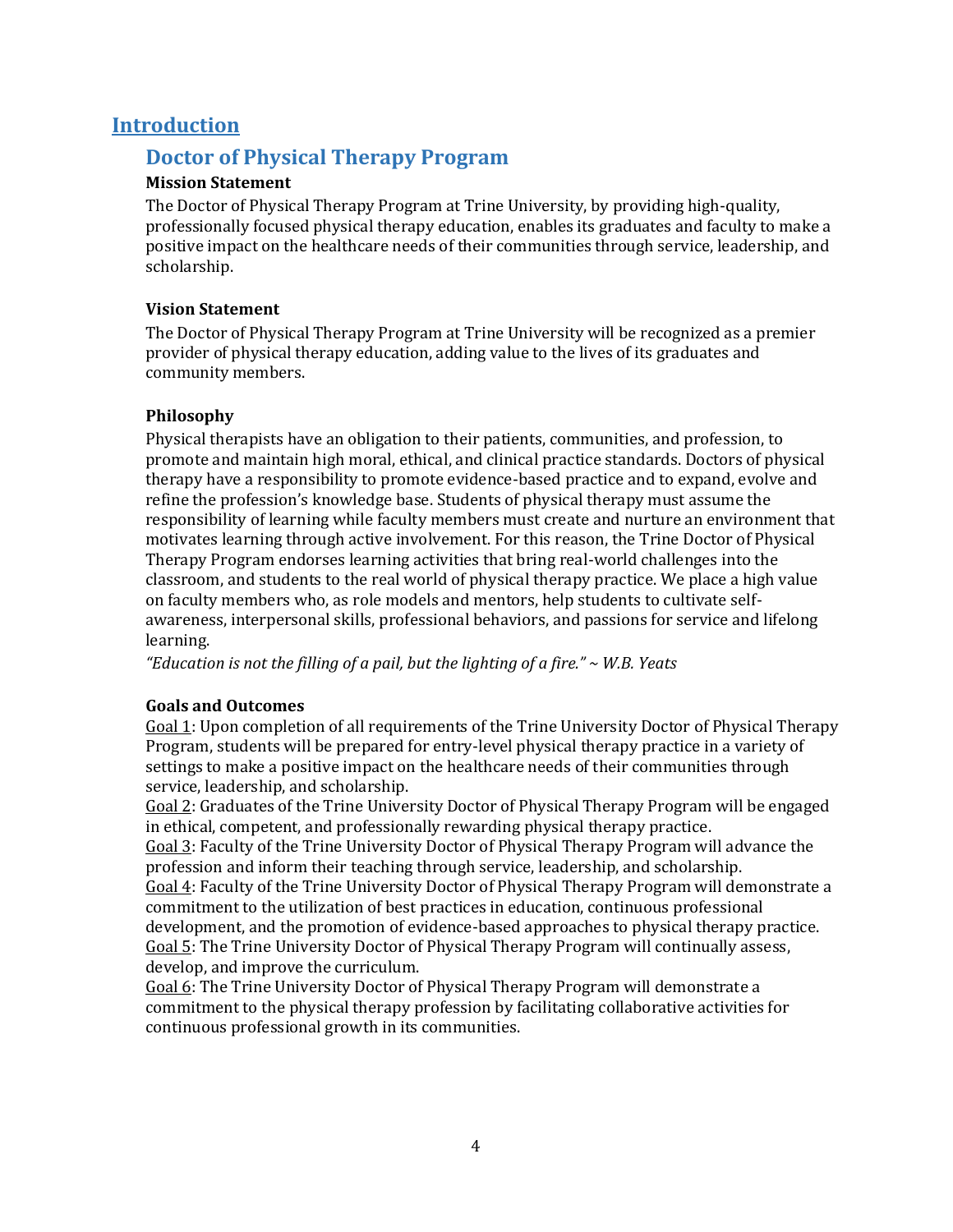# <span id="page-6-0"></span>**Curriculum**

The DPT Curriculum is available on the Trine DPT website: [Trine University DPT Curriculum](https://www.trine.edu/academics/majors-degrees/graduate/doctor-physical-therapy/courses.aspx)

The DPT Program Course Description is available on the Trine DPT website: [Trine University DPT Program Course Description](https://www.trine.edu/academics/majors-degrees/graduate/doctor-physical-therapy/documents/dpt-course-descriptions.pdf)

Trine University is accredited by the Higher Learning Commission of the North Central Association of Colleges and Schools[, www.ncahlc.org.](http://www.ncahigherlearningcommission.org/) Telephone: 312-263-0456.

Graduation from a physical therapist education program accredited by the Commission on Accreditation in Physical Therapy Education (CAPTE) is necessary for eligibility to sit for the licensure examination, which is required in all states. The Doctor of Physical Therapy Program at Trine University is accredited by CAPTE, 1111 North Fairfax Street, Alexandria, VA 22314. Email[: accreditation@apta.org;](mailto:accreditation@apta.org) website: [http://www.capteonline.org](http://www.capteonline.org/) . Telephone: 703- 706-3245.

# <span id="page-6-1"></span>**Admissions**

### <span id="page-6-2"></span>**Admission Policies**

The Program's application is available online. Prospective students are expected to submit their applications online along with other documentation as noted. All applications are reviewed by faculty and decisions are conveyed to the applicant in writing under the signature of the Program Director.

### <span id="page-6-3"></span>**Admission Requirements**

- Graduate Admission Requirements may be found on the Trine DPT Website: [Trine University Graduate Admission Requirements](https://www.trine.edu/academics/majors-degrees/graduate/doctor-physical-therapy/admission-requirements.aspx)
- Undergraduate Freshmen Admission Requirements for Trine University DPT 3+3 Path may be found at: [Trine University Undergraduate Freshmen Admission Requirements](https://www.trine.edu/academics/majors-degrees/undergraduate/pre-physical-therapy-professional-track/direct-entry.aspx)
- The President of Trine University reserves the right to have executive authority over any admission decisions.
- If accepted students wish to postpone their start in the program, they must reenter the competitive admission process.
- If the deadline for refund of the admission deposit has already passed, this deposit will be retained but another one will not be required for the following year if the applicant is again successful in gaining admittance. After two admission cycles, the applicant must submit a new application.

### <span id="page-6-4"></span>**Conditional Admission**

Please refer to the Graduate Information section of the current [Trine University Course](https://trine.edu/resources/registrar/course-catalog.aspx)  [Catalog.](https://trine.edu/resources/registrar/course-catalog.aspx)

### **Transfer of Credit**

It is not anticipated that many students would have credits to transfer into the DPT Program, except under unusual circumstances. Students should refer to the University Handbook and Course Catalog for institutional policy on the transfer of credits and consult with the DPT Program Director. All potential DPT Program transfer credits for the DPT Program must be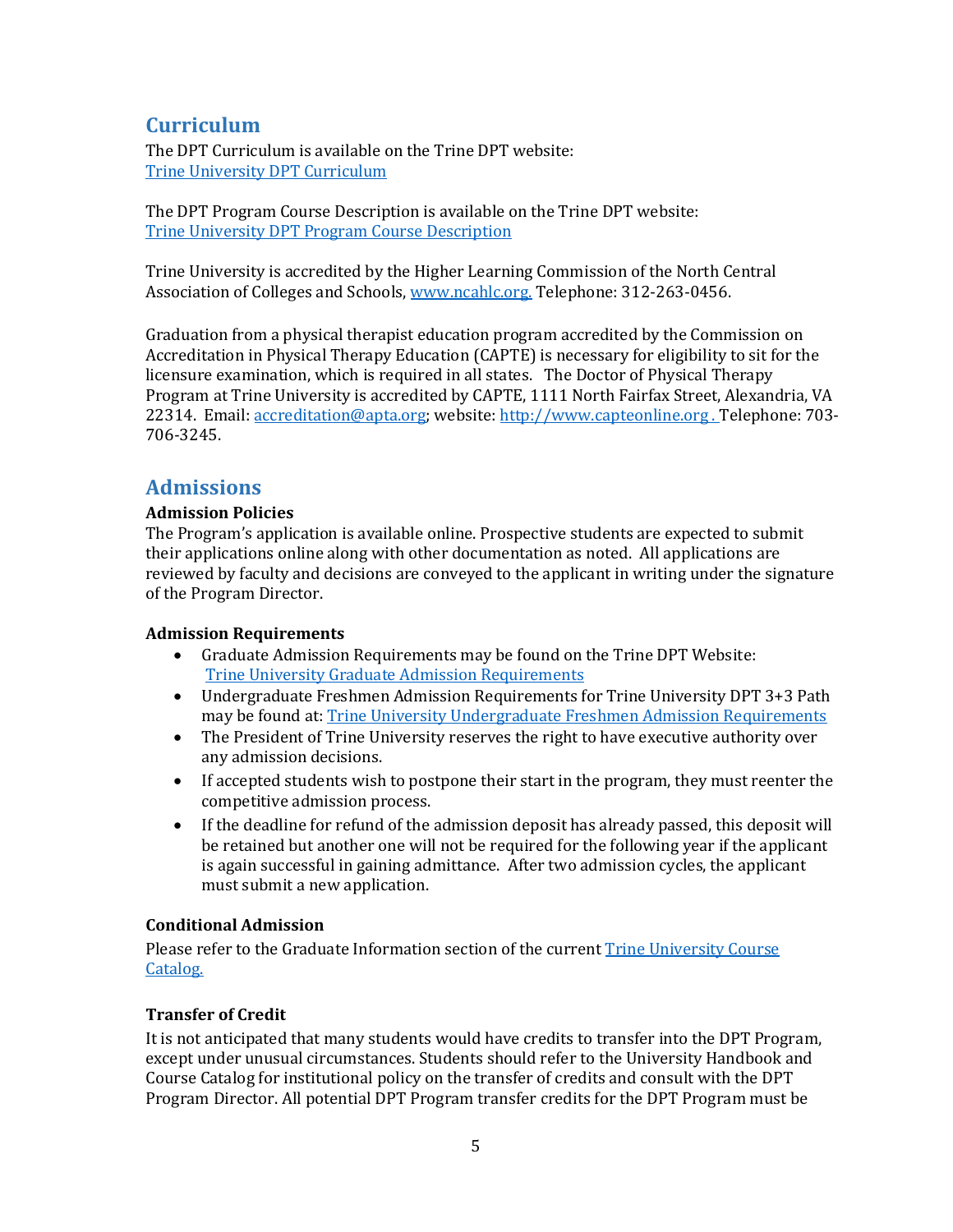submitted for approval prior to enrollment in the DPT Program. Students must provide transcripts and a course syllabus or catalog with a course description so a determination can be made regarding the specific transfer credit request. All credit transfers will be evaluated by the DPT Admissions Committee and DPT Program Director. The DPT Program does not permit testing out of courses or credit by examination.

#### **Technical Standards**

Trine University does not discriminate on the basis of race, color, national or ethnic origin, sex, disability, veteran status or age in the administration of any of its educational programs, admissions policies, scholarship and loan programs, athletic and other school-administered programs, or in employment. However, students are informed that the process of becoming a physical therapist requires the completion of a graduate education program which is intellectually, as well as physically, challenging. The candidate should be able to perform in a reasonably independent manner and understand that reasonable accommodation does not mean that students with disabilities are exempt from certain tasks.

#### **Student Compliance with Technical Standards**

Graduates of Trine University's DPT program are prepared to serve as primary providers of physical therapy care. The program is a complex and intensive course of study that places specific demands on students that closely resemble the physical and intellectual challenges graduates of the program will encounter as practicing physical therapists. In order to function as clinical physical therapists, individuals must be able to meet certain physical, emotional, intellectual, and communication expectations for performance.

The purpose of technical standards is to delineate the psychomotor, cognitive, and affective skills and abilities deemed essential for matriculation into, continuation in, and graduation from the educational program. Technical standards are necessary to create specific expectations for student performance in the classroom, laboratory, and clinical education environments. Students are to familiarize themselves with these essential functions and determine whether or not they are able to perform the specified tasks. Technical standards must be met with or without reasonable accommodations consistent with The Americans with Disability Act, Section 504 of the Rehabilitation Act of 1973.

#### • **Psychomotor Skills**

Gross and fine motor skills are required to meet the responsibilities of a physical therapist student in a wide variety of educational and clinical settings. A student must be able to perform motor movements required to provide general and emergency care to all patients. These demands include reasonable endurance, strength, equilibrium, and precision. A student must have sufficient motor function to elicit information from patients by palpation, auscultation, percussion, diagnostic maneuvers and procedures, and other diagnostic manual maneuvers in a safe and effective manner. A student must be able to execute general motor movement such as transferring/transporting, gait training, positioning of patients, physically restraining adults and children who lack motor control, and manual mobilizing techniques.

#### • **Observation**

Observation is an essential component of evaluation and assessment for a physical therapist student. In general, this requires functional use of vision, hearing, and somatic sensation including the ability to perceive position, pressure, movement, weight, and vibration. A student must be able to demonstrate the following observational skills: examination of non-verbal patient communication, skin integrity,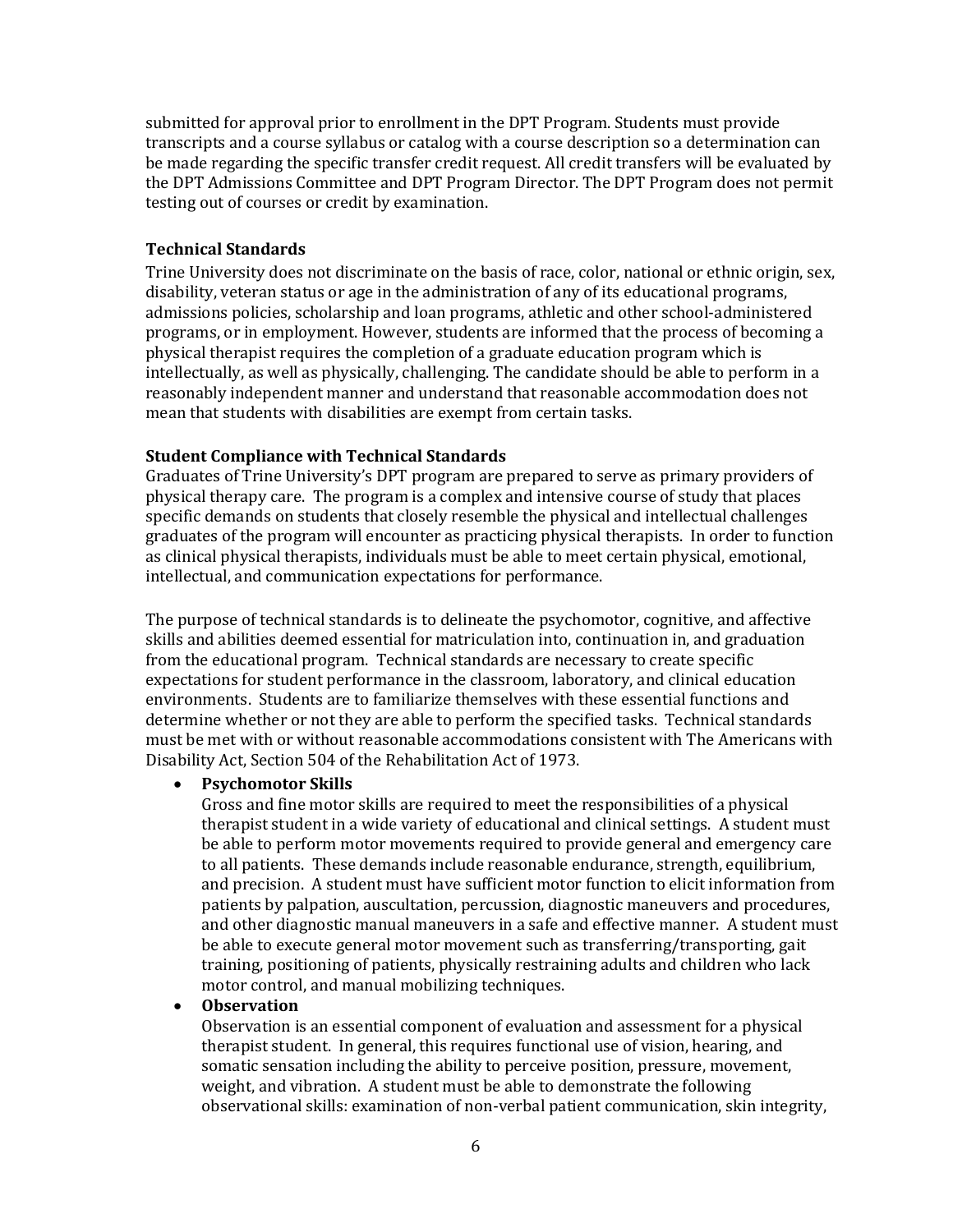radiographic findings, graphic representations of data, changes in body position/movement, and gauges on equipment. In the classroom, a student must be able to independently observe and participate in laboratory dissection of cadavers, the microscopic analysis of tissues, and lecture and laboratory demonstrations in all courses.

#### • **Communication**

Effective and sensitive verbal, non-verbal, and written forms of communication must be demonstrated by a student. This is necessary in order to elicit information; describe changes in mood, activity and posture; assess non-verbal communication, and be able to effectively and efficiently transmit information to patients, fellow students, faculty and staff, and all members of the health care team.

#### • **Intellectual, Conceptual, and Integrative Abilities**

To effectively solve problems, a student must be able to measure, calculate, reason, analyze, integrate, and synthesize information in a timely manner. A student must be able to comprehend three-dimensional relationships and understand the spatial relationships of structures. A student must be able to synthesize knowledge and integrate relevant aspects of the patient history and examination findings in order to develop an accurate physical therapy diagnosis and determine an effective treatment plan within reasonable time constraints imposed by the needs of the patient, the facility, and the standards of care.

### • **Affective, Behavioral, and Social Capabilities**

Empathy, compassion, integrity, honesty, concern for others, effective interpersonal skills, interest, commitment, and motivation are all required personal characteristics that a student must have. A student must possess adequate mental and emotional health necessary for the full utilization of his/her intellectual abilities; the exercise of good judgment, academic honesty, maintenance of patient confidentiality, and the prompt completion of all responsibilities attendant to the care of patients and course assignments; and the development of mature, sensitive, and effective relationships with patients and others. A student must also be able to tolerate taxing workloads, function effectively under stress, adapt to changing environments, display flexibility, and learn to function in the face of uncertainties inherent in clinical situations. A student is expected to be able to accept and reflect upon appropriate suggestions and criticisms and, if necessary, respond by modifying personal behaviors. A student should also conduct him/herself at all times in a manner consistent with the American Physical Therapy Association Code of Ethics and Guide for Professional Conduct.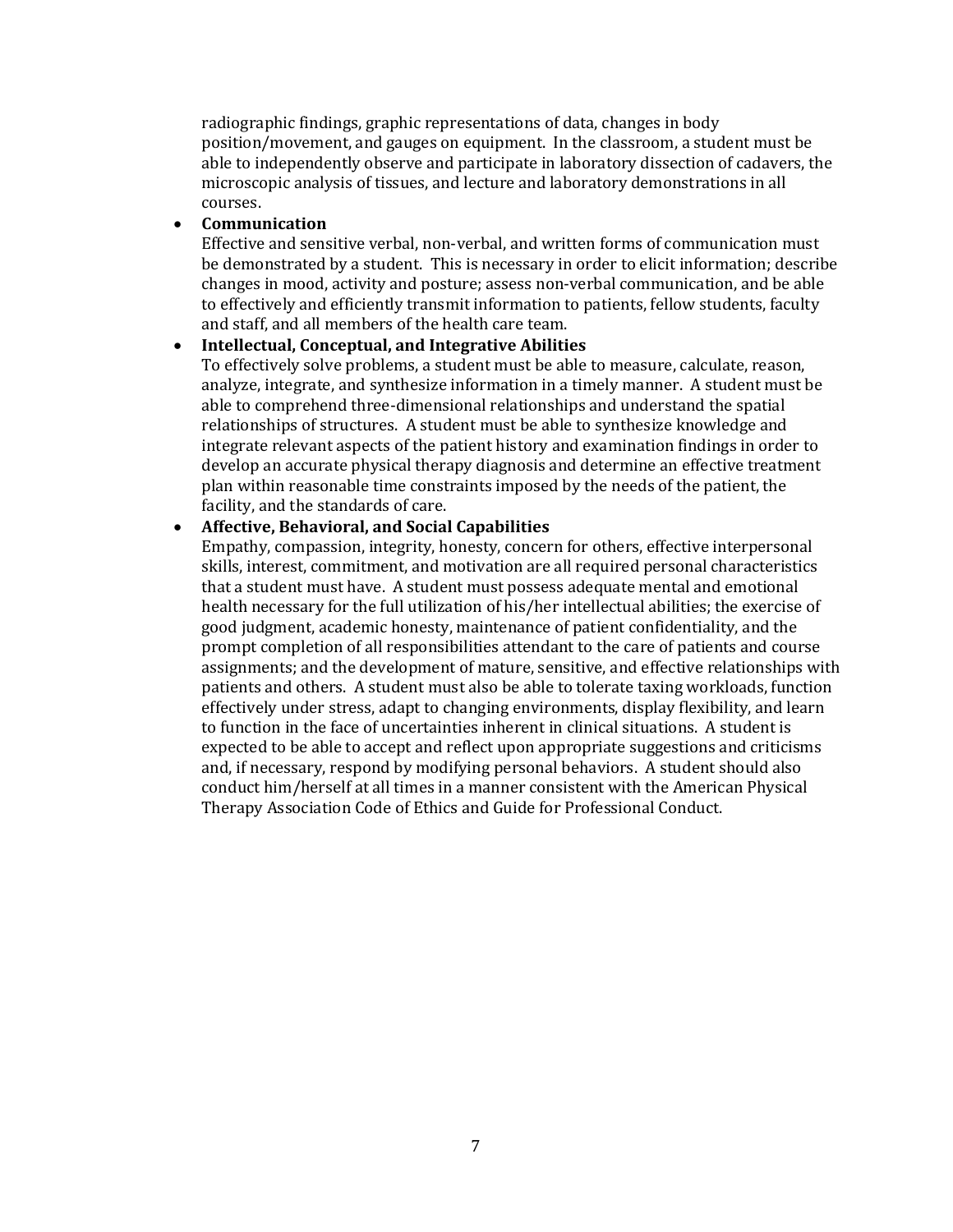# <span id="page-9-1"></span><span id="page-9-0"></span>**Academic Standards**

### **Grading**

### <span id="page-9-2"></span>**Academic Grievances and Incomplete Grade Policy**

The awarding of grades is the prerogative of the classroom instructor in accordance with Trine University policies. Please refer to the **Trine University Student Handbook** and Trine [University Course Catalog](https://trine.edu/resources/registrar/course-catalog.aspx) for information regarding academic grievances, incomplete grades, in-progress grades, and course repeat policies.

### <span id="page-9-3"></span>**Grading System**

| A            | Excellent                                                                                         | 4.0                  | 94% and above |  |
|--------------|---------------------------------------------------------------------------------------------------|----------------------|---------------|--|
| $B+$         | Very Good                                                                                         | 3.5                  | 88-93%        |  |
| B            | Good                                                                                              | 3.0                  | 82-87%        |  |
| $C+$         | Above Average                                                                                     | 2.5                  | 76-81%        |  |
| C            | Average (lowest passing grade)                                                                    | 2.0                  | 70-75%        |  |
| F            | Failure                                                                                           | 0.0                  | 69% or below  |  |
| S            | Satisfactory                                                                                      | not figured into GPA |               |  |
| $\mathbf{U}$ | Unsatisfactory                                                                                    | not figured into GPA |               |  |
| I            | Incomplete                                                                                        | not figured into GPA |               |  |
| IP           | In Progress (grade deferred)                                                                      | not figured into GPA |               |  |
| W            | Withdrawal before completion of 80% of the semester                                               |                      |               |  |
| <b>WP</b>    | Withdrawal after completion of 80% of the semester with passing work at the time of<br>withdrawal |                      |               |  |

# <span id="page-9-4"></span>**Progression Through the Curriculum**

The curriculum follows a prescribed sequence of courses. The students in each class are expected to enroll full-time and to take the courses in the same order. At the discretion of the faculty, a student may enroll part-time if unusual circumstances prevent them from proceeding with the same schedule as their classmates. The entire faculty must approve part-time status.

# <span id="page-9-5"></span>**Comprehensive Examinations**

Comprehensive written and practical examinations assess knowledge and competency in a given patient evaluation, treatment, and/or assessment skill. These comprehensive examinations are requirements of the curriculum and will be administered by the faculty at designated points throughout the curriculum. In addition, as an assessment concerning the actual performance of the skill, all comprehensive practical examinations will include assessment of communication skills, any required adaptations, appropriate professional behaviors, and decision-making skills. All comprehensive practical examinations MUST also include an assessment of critical safety. Safety must be weighed such that a student who is unsafe during the comprehensive practical examinations will not pass the examination. Students must achieve a passing grade as listed in the designated DPT course syllabi. If the student is unable to pass his/her comprehensive written or practical examination, he/she will receive an unsatisfactory grade in the course for that semester and be required to retake the course.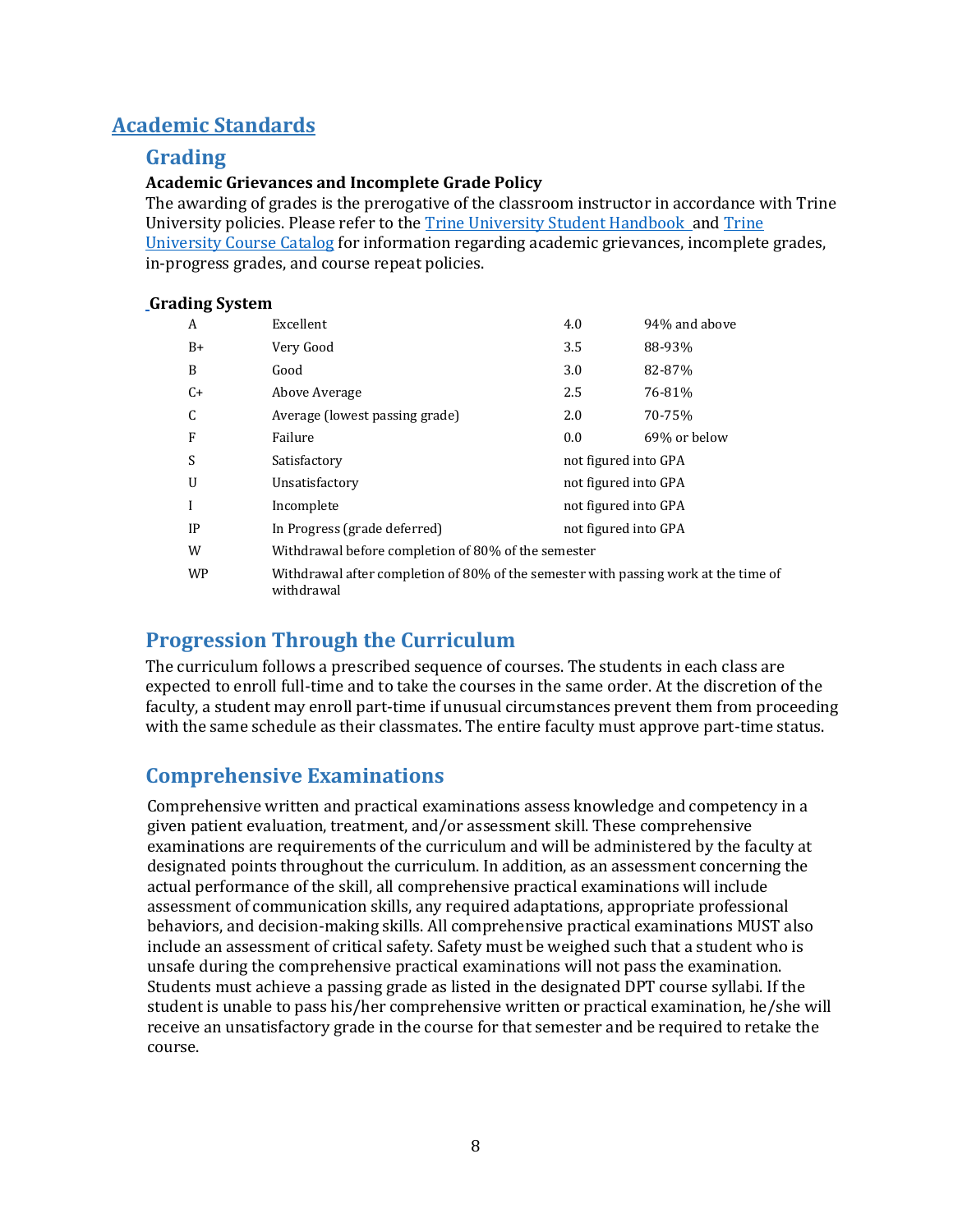# <span id="page-10-0"></span>**Retention Policies**

### <span id="page-10-1"></span>**Academic Requirements**

Students admitted to the Doctor of Physical Therapy Program are required to meet the criteria of the Program as follows:

- Earn a minimum GPA of 3.0 each semester
- Earn a minimum cumulative GPA of 3.0
- Earn a grade of S in all courses graded S (satisfactory) or U (unsatisfactory)
- Earn a grade of C or better in all courses graded A through F
- Earn no more than 8 credit hours below a B

### <span id="page-10-2"></span>**Academic Probation and Dismissal**

A student will be placed on **academic probation** under this condition:

• Earning a semester GPA below 3.0 once

A student will be **academically dismissed** under any of these conditions:

- Earning a grade below a C in any course graded A through F
- Earning more than 8 credit hours below a B
- Earning a grade of U in any course graded S (satisfactory) or U (unsatisfactory)
- Earning a semester GPA below 3.0 twice.
- Attaining a cumulative GPA below 3.0 for three consecutive semesters

A student who is dismissed may apply for readmission by immediately contacting the DPT Program Director and Associate Program Director. For consideration for readmission, a dismissed student must: 1.) complete a re-admit form and 2.) provide a written statement which fully explains reasons for not meeting academic standards and outlines his/her plan for future success if re-admitted. This plan must be discussed with the Program Director and Associate Program Director prior to submission to the Trine University Graduate Council.

If a student is dismissed due to earning more than 8 credit hours below a grade of B, the student must retake a course in which he/she earned a C+ or below in order to continue in the DPT program. A student will only be allowed to replace a grade of C+ or lower for one course in the DPT program. If a student fails to improve his/her grade in that course to a B or higher, the student will be academically dismissed. The student may also elect or be required to audit additional courses to best ensure success in the program.

The Trine University Graduate Council will determine the outcome of the re-admit request. If re-admitted, the student will be required to sign a Student Success Agreement which outlines the plan for re-admission including courses that will be re-taken for a grade as well as any courses that will be audited.

If any additional coursework is repeated, and a student has already replaced one grade or chooses to retake a course but not replace the grade, the "N" designation will appear on the student's transcript following the grade earned, indicating the grade will not be calculated into the cumulative GPA.

Students should consider the leave of absence policy as an option to retake classes prior to being placed on academic probation. Because of the full-time cohort nature of the DPT Program, a dismissal or a leave of absence may have significant financial implications.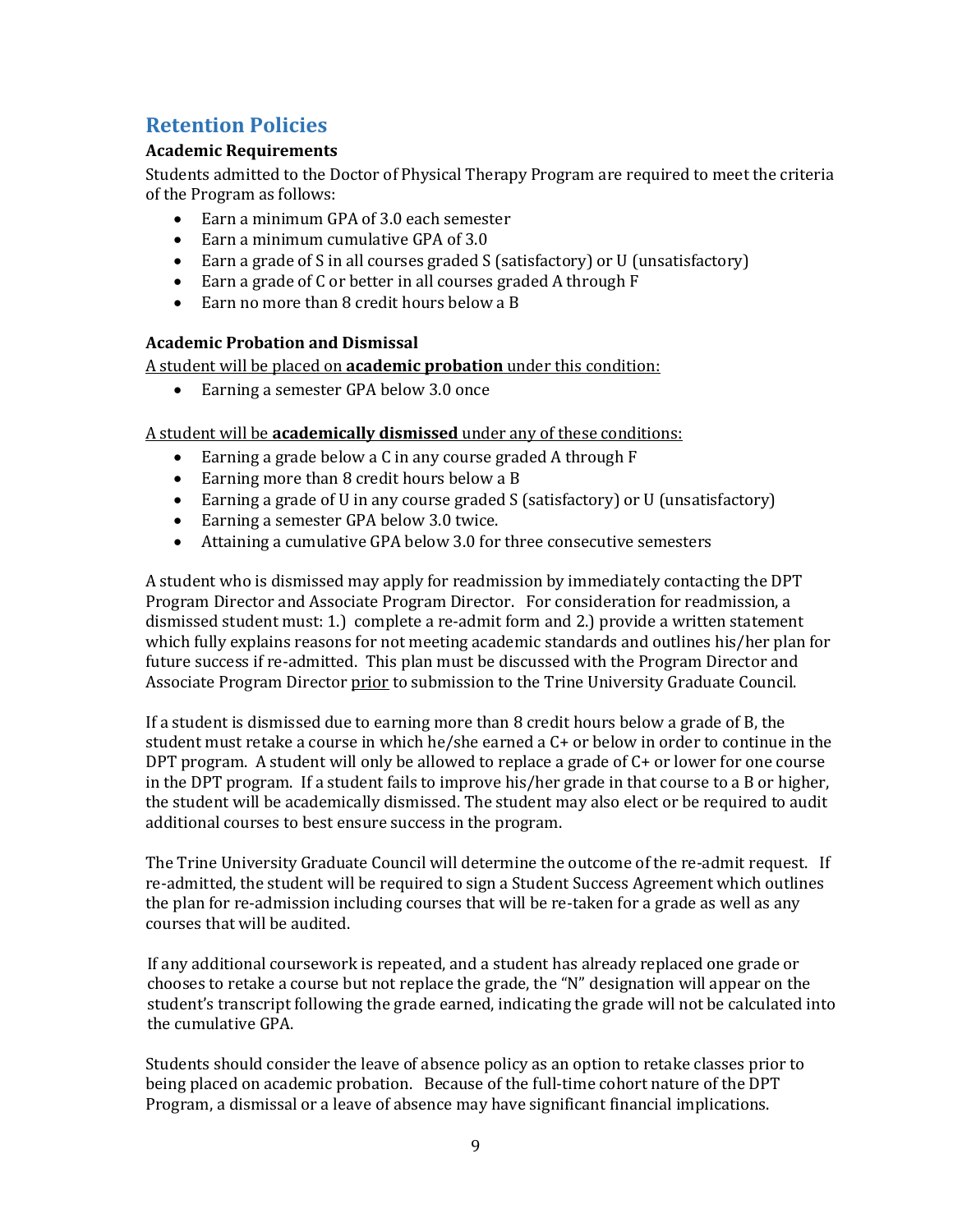Students are encouraged to talk with their advisor and the DPT Program Director/Associate Program Director to help with forming their best plan.

#### <span id="page-11-0"></span>**Leave of Absence Policy**

Students who find it necessary to temporarily withdraw from the program or any course(s) in the program must request a leave of absence if they intend to return to the program. The request must be submitted to the program director in writing one week prior to the withdrawal and the leave cannot exceed one calendar year. Program faculty will review the request and have the discretion, but are not required, to grant such leaves. In addition, the faculty may recommend or require that the student complete specified activities while on leave that will allow the student to be better prepared to resume full-time studies upon his/her return. This may include, but is not limited to, additional coursework, tutoring, meeting with faculty, etc. Prior to his/her return, the student's academic record will be reviewed and, if courses which have already been completed are considered out of date, or if new requirements/competencies have been added to such courses, the faculty may stipulate that certain courses be taken or retaken to meet requirements.

A student who is in good academic standing and requests a leave of absence such as the case for medical reasons can be reinstated at the same course level. The leave must be approved by the faculty, and the student must be reinstated within one year. Students who request a leave of absence because they are academically ineligible to continue in the program due to reasons stated in the Retention Policy will be required to repeat the course(s).

Before returning to the Program, the student must complete all additional requirements. Proof of compliance with these additional requirements must be submitted prior to resuming courses. The student must notify the DPT Program Director in writing of his/her continued intention to return to the program at least two months prior to re-enrollment. In addition, the student is required to pay all fees required of incoming students by the stated deadline. A student who withdraws from any required course without requesting and/or receiving a leave of absence from the program will be considered as a withdrawal from the Doctor of Physical Therapy Program.

Any student requiring a leave of absence longer than one academic year will be required to submit a request for an extension to the original leave of absence at least one month prior to the end of the initial request. Failure to request a continuation of the leave of absence will be considered as withdrawal from the Doctor of Physical Therapy Program.

### <span id="page-11-1"></span>**Attendance**

#### <span id="page-11-2"></span>**Attendance Policy**

Classroom attendance is analogous to being present at your clinical practice site. In the event that you are not attending, notify the DPT Program Director and the course instructor with as much notice as possible. Please refer to the [Trine University Student Handbook](https://www.trine.edu/campus-life/) for additional information.

### <span id="page-11-3"></span>**Withdrawal and Administrative Dismissal**

Please refer to the Graduate Information section of the current [Trine University Course Catalog](https://trine.edu/resources/registrar/course-catalog.aspx) for all information regarding Academic or Medical Withdrawal and Administrative Dismissal.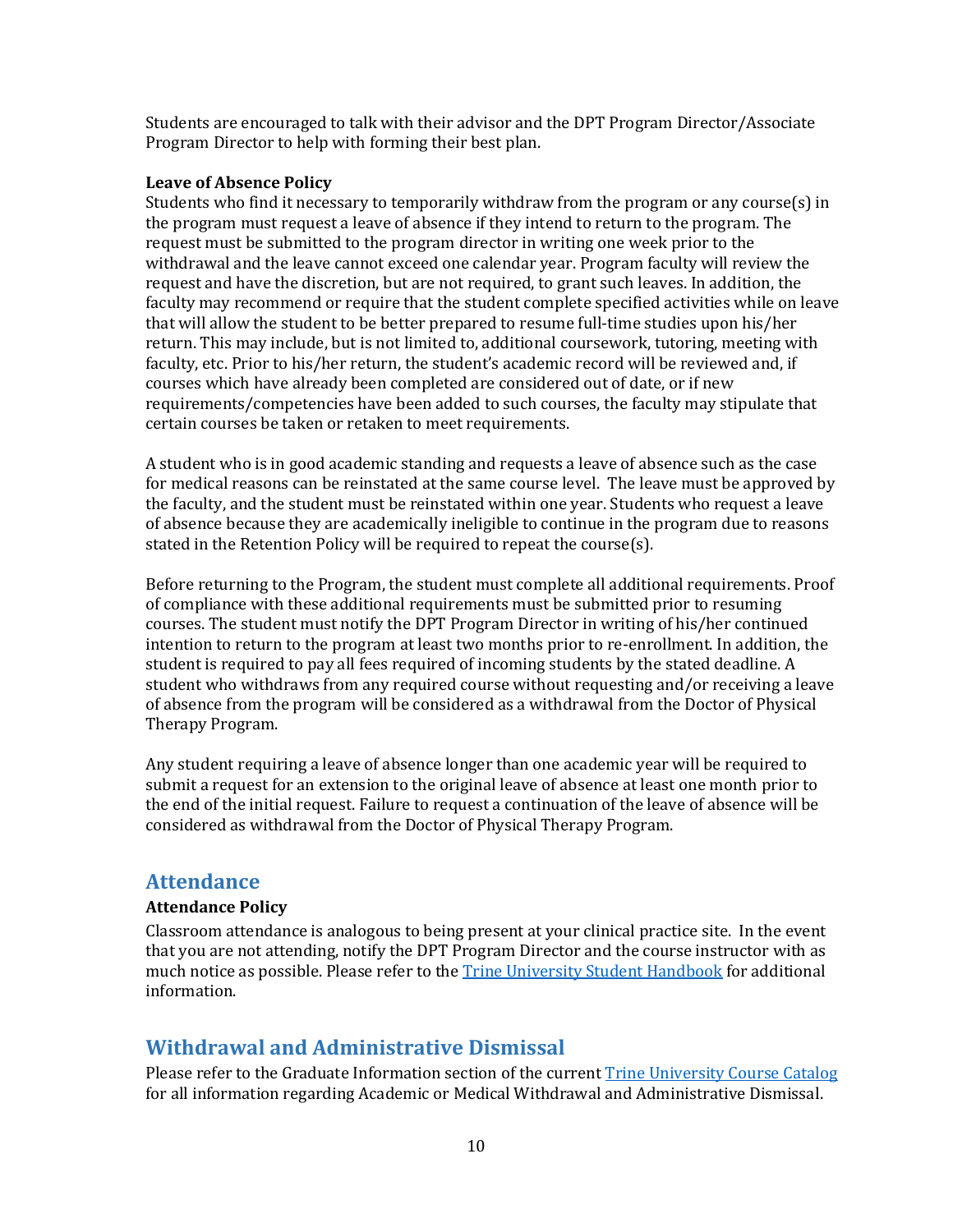### <span id="page-12-0"></span>**Assessment**

The academic assessment process at Trine University is designed to measure the abilities and knowledge of students graduating from all degree programs. It also measures student satisfaction with the program. Sometimes students will be asked to reply to surveys or questionnaires that rate the quality of instruction, the level of satisfaction with career preparation, and the overall satisfaction of the Trine experience. Occasionally, anonymous samples of student course work will be used in an assessment process.

Trine University is committed to providing quality educational experiences for our students. The information gathered through the assessment process provides information for continual improvement of our programs.

### <span id="page-12-1"></span>**Graduation**

### <span id="page-12-2"></span>**Graduation Requirements**

An "Intent to Graduate" form is filed through the Registrar's office at the beginning of the DPT Program. This form will include an expected graduation date and other information pertinent to graduation. All degree requirements must be completed within five years.

Students are required to follow the plan of study for the Doctor of Physical Therapy degree. Students must be in compliance with the conditions and requirements for graduation as set forth by the University.

# <span id="page-12-4"></span><span id="page-12-3"></span>**Standards of Conduct**

# **APTA Code of Ethics and Core Values**

The American Physical Therapy Association (APTA) has adopted [Code of Ethics and Core](https://www.apta.org/siteassets/pdfs/policies/code-of-ethics-pt.pdf)  [Values](https://www.apta.org/siteassets/pdfs/policies/code-of-ethics-pt.pdf) for all physical therapists. It is the responsibility of the student to uphold this code and these values in all situations. Failure to uphold the APTA Code of Ethics and Core Values could result in the failure of a course or clinical experience.

The APTA is the professional organization for physical therapists in the United States. There are many resources and benefits to being a member both as a student and professional. As a student you may attend the state and national conferences and student conclave at discounted rates.

Trine University DPT students are expected to become student members of the APTA. Students are highly encouraged to participate in state chapter and national activities. Students who have questions are encouraged to visit the APTA website (www.apta.org) and speak with their advisors for more information.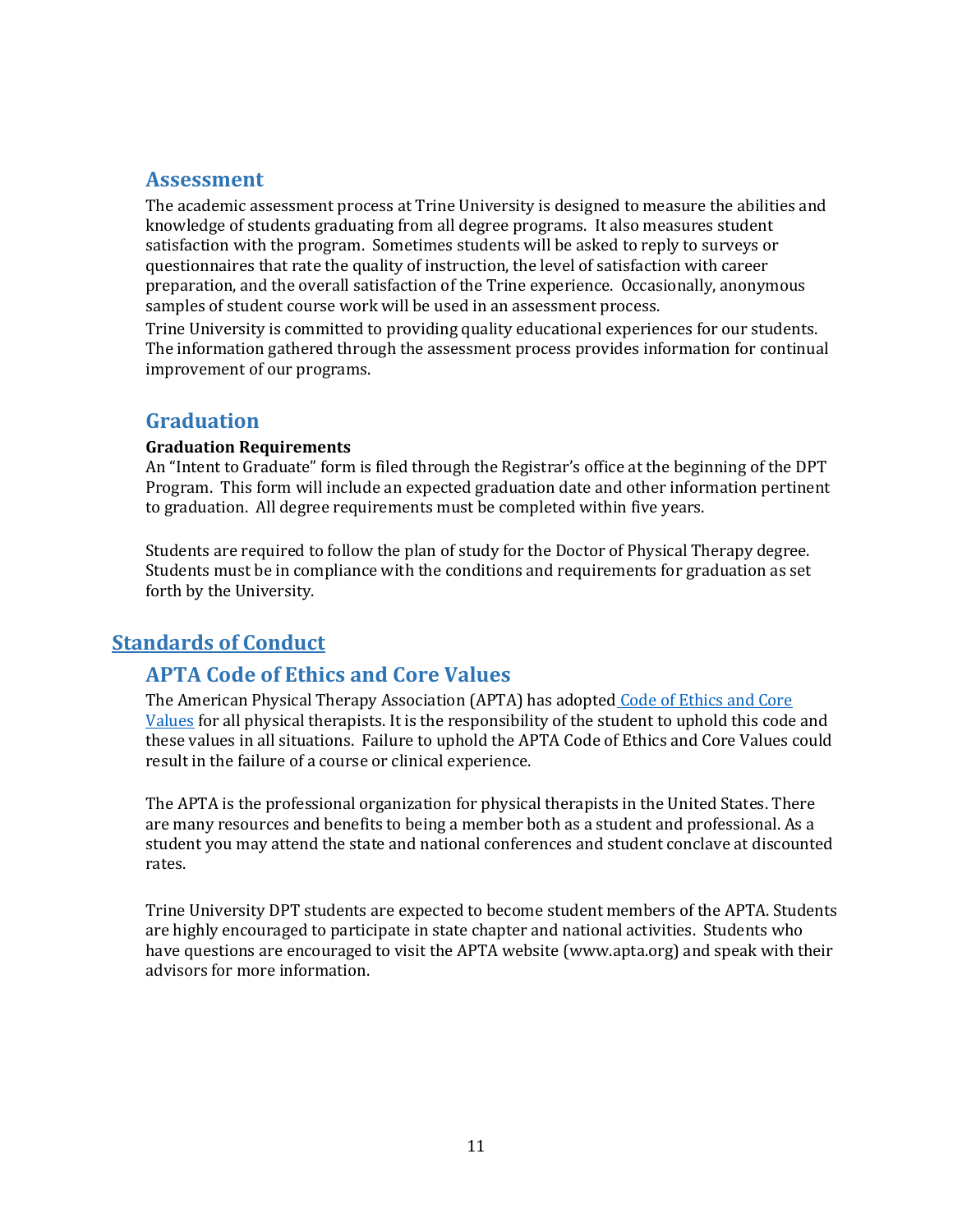# <span id="page-13-0"></span>**Professional Behaviors**

Professional behavior is, without exception, required. It is expected that all students demonstrate behaviors consistent with those of healthcare professionals. It is required that all students exhibit these behaviors in the classroom and laboratory settings, during site visits, CARE courses, clinical internships, and service learning activities. Failure to demonstrate these behaviors could result in failure of a course or clinical experience.

### **Professional behaviors include the following:**

- 1. Critical Thinking The ability to question logically; identify, generate, and evaluate elements of logical argument; recognize and differentiate facts, appropriate or faulty inferences, and assumptions; and distinguish relevant from irrelevant information. The ability to appropriately utilize, analyze, and critically evaluate scientific evidence to develop a logical argument, and to identify and determine the impact of bias on the decision-making process.
- 2. Communication The ability to communicate effectively (i.e. verbal, non-verbal, reading, writing, and listening) for varied audiences and purposes.
- 3. Problem Solving The ability to recognize and define problems, analyze data, develop and implement solutions, and evaluate outcomes.
- 4. Interpersonal Skills The ability to interact effectively with patients, families, colleagues, other health care professionals, and the community in a culturally aware manner.
- 5. Responsibility The ability to be accountable for the outcomes of personal and professional actions and to follow through on commitments that encompass the profession within the scope of work, community, and social responsibilities.
- 6. Professionalism The ability to exhibit appropriate professional conduct and to represent the profession effectively while promoting the growth/development of the Physical Therapy profession.
- 7. Use of Constructive Feedback The ability to seek out and identify quality sources of feedback, reflect on and integrate the feedback, and provide meaningful feedback to others.
- 8. Effective Use of Time and Resources The ability to manage time and resources effectively to obtain the maximum possible benefit.
- 9. Stress Management The ability to identify sources of stress and to develop and implement effective coping behaviors; this applies to interactions with self, patient/clients and their families, members of the healthcare team, and in work/life scenarios.
- 10. Commitment to Learning The ability to self-direct learning to include the identification of needs and sources of learning; and to continually seek and apply new knowledge, behaviors, and skills.

### **All Trine University DPT Students are Expected to:**

- 1. Demonstrate safe performance of activities, sensitivity to individuals, appreciation for alternate points of view, respectful communication, concern for self, cooperation with others, and acceptance of personal and corporate responsibility for the coursework.
- 2. Show respect for facilities and equipment in the School of Health Science and in the clinical education settings.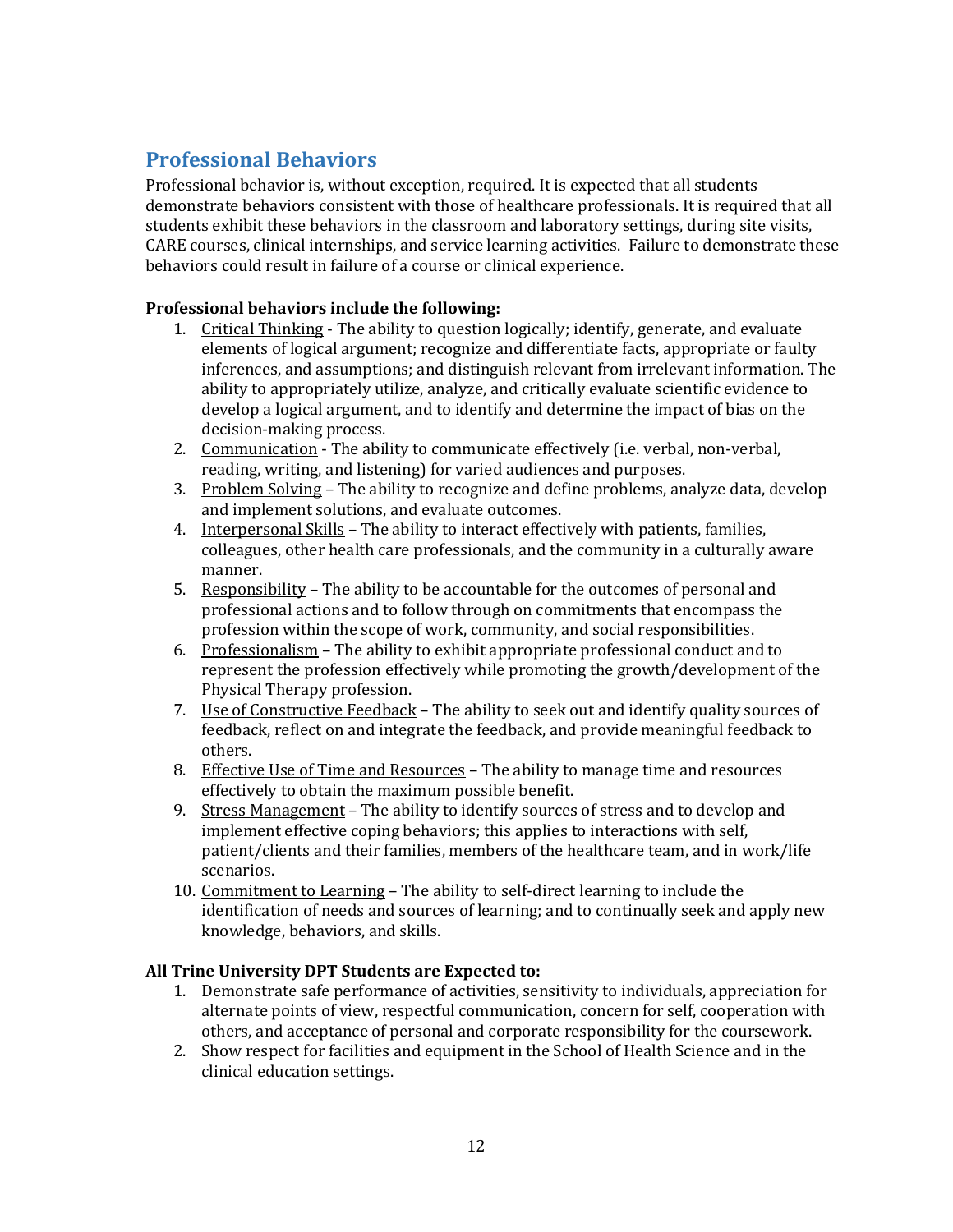3. Present an appropriate personal appearance in classrooms, laboratories, and Clinical Education settings and at public meetings where their identity as physical therapy students is apparent. Please refer to the Dress Code for details.

Professional behaviors are evaluated by self-assessment, clinical instructors, peers, and faculty. Written clinical instructor comments and instructor observation of student performance provide the basis for counseling on professional behavior. It is expected that most cases of professional misbehavior can be successfully corrected by sensitive discussion and counseling between the faculty and the student. A plan for remediation will be developed and implemented.

# <span id="page-14-0"></span>**Dress Code**

Classroom dress code is analogous to wearing attire that most represents to your patient that you are a professional. In some cases, it is specifically directed as a condition of employment. Students are expected to appear professional and neat at all times while on campus. Because we share the space with patients, clinicians, health care administrators, and distinguished visitors, it is important for students in a professional education program to be sensitive to their professional image and the reactions of others.

Examples of unacceptable garments include, but are not limited to: blue jeans, tattered jeans or any clothing with holes (even if artfully created), hats, overly casual clothing or revealing clothing, and sweatpants. If you have questions about presenting a professional appearance, please ask a member of the faculty.

It will be necessary to have lab clothes available for all labs that will require students to practice evaluation procedures and treatment techniques. Clothing must permit freedom of movement as well as visual inspection and palpation of body structures for assessment of posture, movement, and performance of special tests. Please note that lab clothing is not appropriate outside of the lab areas. The areas where lab clothing is permitted are the labs, the hallway directly outside of the labs, restrooms, lockers, and student lounge.

Students will follow dress code of the facility where they will be performing their clinical education experiences.

# <span id="page-14-1"></span>**Laboratory and Classroom Use**

The faculty members in the DPT Program encourage students to use every opportunity to practice competencies in all aspects of physical therapy. However, special concern must be given to safety of students and/or equipment when any equipment or exercise techniques are used outside of class. For student safety, it is strongly recommended that students come in groups of a least two persons if they arrive or remain after dark. The following procedures and precautions must be practiced for the use of laboratory, classroom, and/or equipment outside of class:

- Students may not utilize any equipment other than equipment relating to past or current study, or for approved research endeavors.
- Students may only practice on one another. Students can serve as a "check system" for each other, thereby minimizing accidents relating to errors.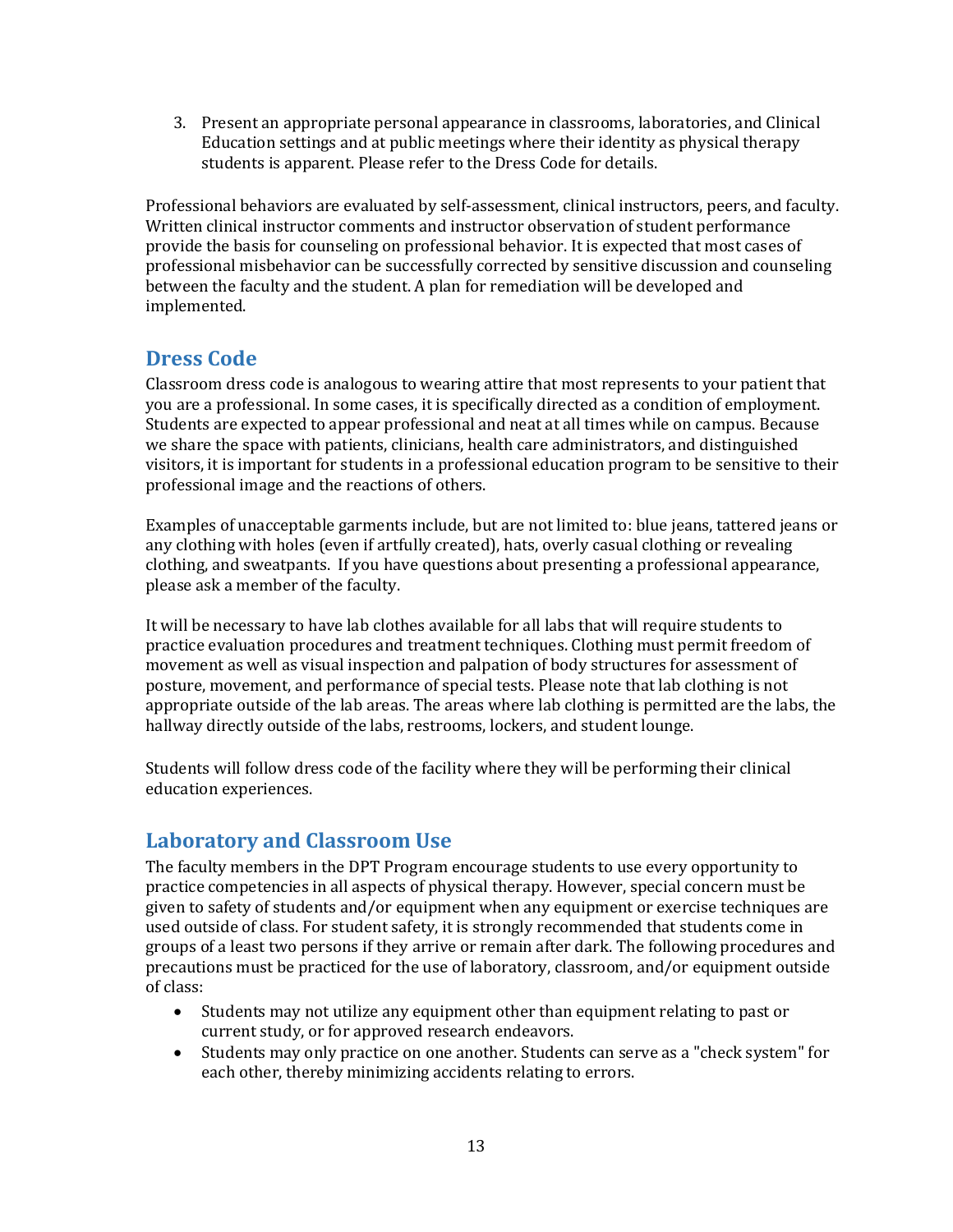- Students will clean up after themselves and leave their space in a neat and organized manner so that the space can be readily used by others.
- Under no circumstances is treatment to be provided for a pathological condition except for approved research endeavors or other specified occasion. This must adhere to the scope of physical therapy practice in the State of Indiana. For example, a licensed physical therapist must be available to supervise.
- If a student thinks a situation exists that may be exempt from one or more of the rules noted above, the circumstances must be described and approval must be obtained prior to exercising the exemption. Approval will be granted by the responsible faculty member and by the DPT Program Director.

# <span id="page-15-0"></span>**Use of Electronic Devices and Social Media**

Appropriate conduct in every teaching environment in the DPT Program promotes an environment of academic achievement and integrity. Disruptive classroom behavior that interrupts either the instructor's ability to teach or student learning is prohibited. Disruptive behavior includes inappropriate use of technology in the classroom.

Examples include, but are not limited to: ringing cell phones, text messaging, watching videos, playing computer games, accessing email, instant messaging, or surfing the internet on your computer. Students who participate in disruptive behaviors will be asked to leave the classroom. Students are expected to follow these simple regulations to avoid the inappropriate use of technology in the classroom:

- 1. All cell phones must be turned off or set to vibrate mode while in class and be stored away from the study space.
- 2. If expecting a critical health or family-related call, please inform the instructor prior to start of class. Please sit in the last row of class in order to avoid disturbing other classmates.
- 3. Laptop computers, iPads, etc., are to be used for note-taking only, unless specifically addressed by the instructor of record.
- 4. If electronic devices are improperly used, a verbal warning will be issued first, followed by a request from the instructor for the student to leave the class.

### **Best Practices That DPT Students Are Expected to Follow**

- 1. Take responsibility and use good judgment. Students are responsible for the material they share through social media. Be courteous, respectful, and thoughtful about how others may perceive or be affected by what you share. Libel laws are in effect even when your social media accounts are set to "private."
- 2. Think before you post. Anything you post is highly likely to be permanently connected to you and your reputation through Internet and email archives.
- 3. Protect your own privacy. Privacy settings are not absolute and once on the Internet, content is likely there permanently.
- 4. When interacting with other students, faculty or clinical instructors, or patients on the internet, maintain appropriate boundaries in accordance with professional and ethical guidelines just as you would in any other context.
- 5. When students see unprofessional content posted by colleagues, bring the appropriateness of that content to the attention of the individual. If the behavior violates professional norms and the individual does not take appropriate action to resolve the situation, the student should report the matter to a DPT faculty member.
- 6. Maintain clear lines between professional and personal social media activities.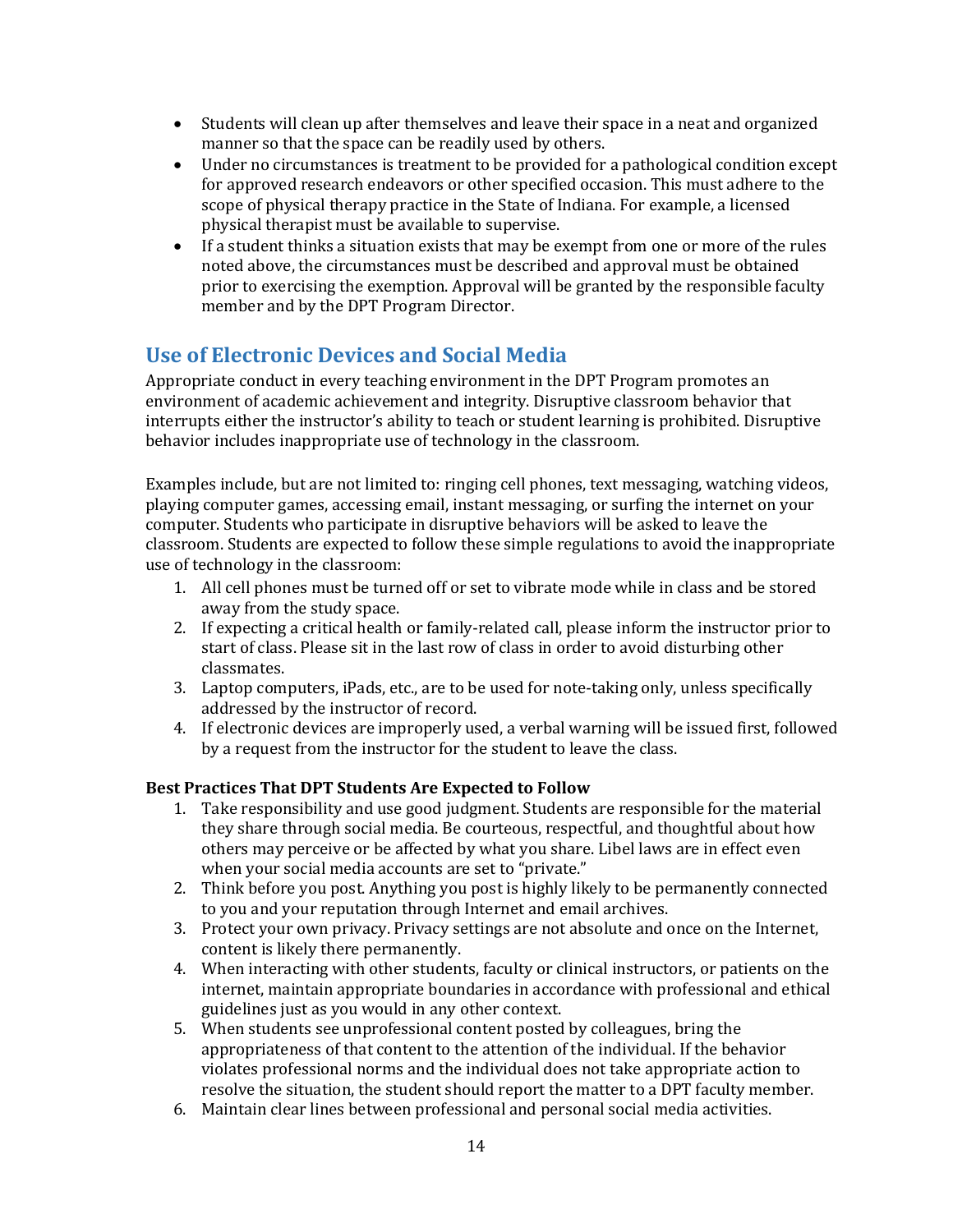- 7. Avoid using the university's name to promote or endorse any product, cause, religious view, political party, candidate, etc.
- 8. Avoid using the university's name in connection with comments, photos, videos or images that could be interpreted or perceived as slurs, demeaning, inflammatory, illegal, unduly suggestive, sexual innuendo, inappropriate, or otherwise contrary to the University's mission.
- 9. Never post content that represents a breach of confidentiality.
- 10. When in doubt, do not post.

### **Activities That May Be Grounds for Dismissal from the DPT Program**

- 1. Publishing, discussing, or sharing in any way the health information of other individuals. Be aware that removal of an individual's name or use of a pseudonym does not constitute proper de-identification of protected health information. Inclusion of data such as age, gender, race, diagnosis, date of evaluation, or type of treatment or posting of patient stories and/or pictures (such as a before/after photograph of a patient having surgery, a photograph of a patient participating in physical therapy, or a photograph of the contents of a patient's room) may still allow the reader to recognize the identity of a specific individual.
- 2. Claiming to be an official representative or spokesperson for Trine University or its entities, including the Doctor of Physical Therapy program.
- 3. Assuming the identity of another person or otherwise attempting to obscure one's own identity as a means to circumvent the prohibited activities outlined in this policy.

#### **Unprofessional Behavior That May be the Basis for Disciplinary Action**

- 1. Using vulgar language.
- 2. Using language or photographs that imply disrespect for any individual or group, including but not limited to age, race, gender, ethnicity, or sexual orientation.
- 3. Publishing or sharing in any way personal photographs or photographs of oneself or others that may reasonably be interpreted as condoning irresponsible use of alcohol, the use of recreational drugs, illegal activities, or sexual promiscuity.
- 4. Publishing, discussing, or sharing in any way potentially inflammatory or unflattering material on another individual's website (e.g. on the "wall" of that individual's Facebook site).

#### <span id="page-16-0"></span>**Laptop Computer Policy**

All Trine University DPT students are required to have or purchase a laptop computer for use in the classroom and during clinical education experiences.

Please refer to the following website page if you have questions regarding minimum specifications for computers: [What computer should I buy](https://services.trine.edu/support/solutions/articles/11000019836-what-computer-should-i-buy-) ?

### <span id="page-16-1"></span>**Community Standards**

University Community Standards apply to all students and student organizations. Please refer to the [Trine University Student Handbook](https://www.trine.edu/campus-life/) for specific details of each behavior.

#### <span id="page-16-2"></span>**Academic Misconduct**

Academic honesty is required in all academic endeavors. Violations of academic honesty include any instance of plagiarism, cheating, seeking credit for another's work, falsifying documents or academic records, or any other fraudulent classroom activity. Violations of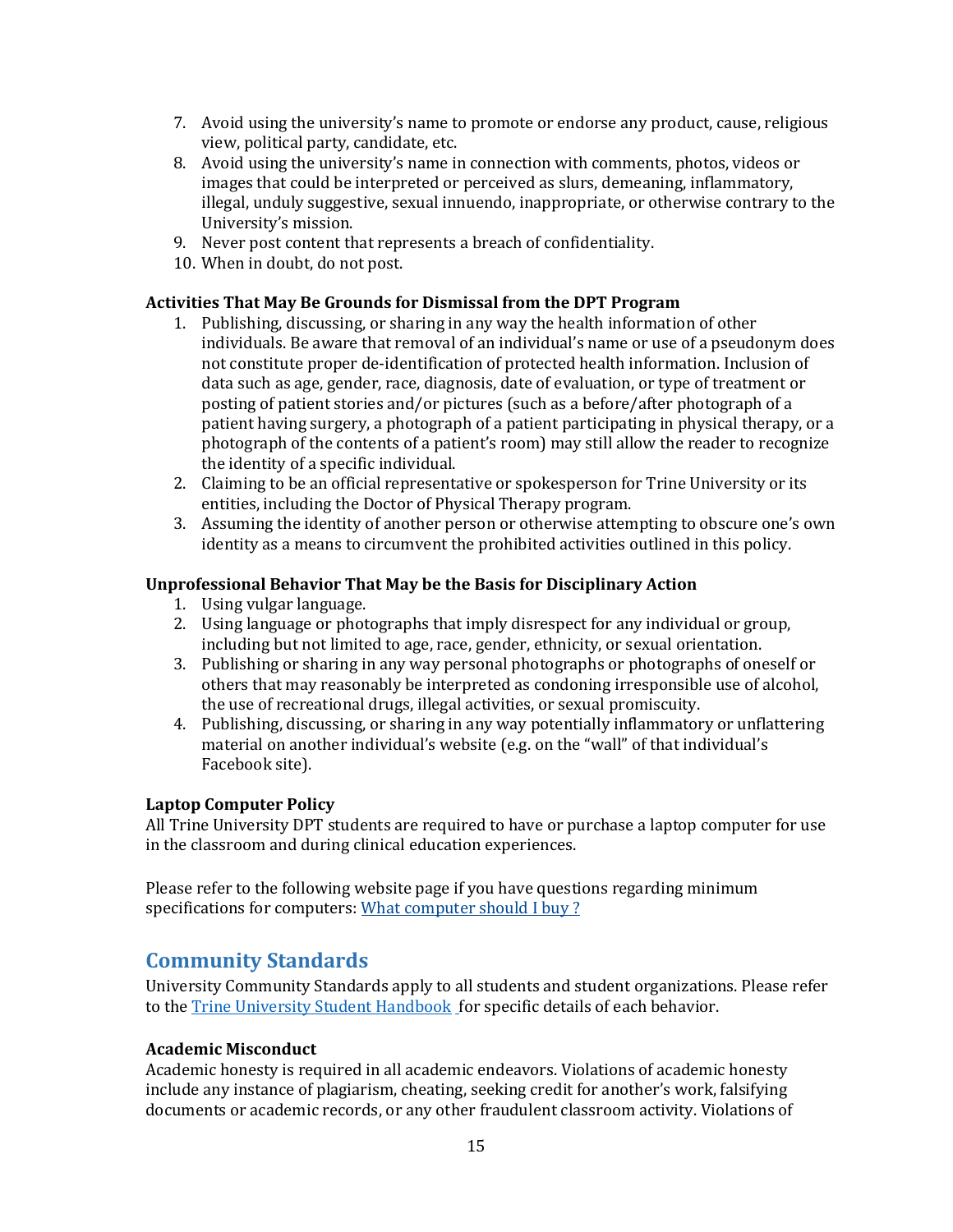academic honesty may result in a failing grade on the assignment, failure in the course, or expulsion from school.

#### <span id="page-17-0"></span>**Disciplinary Structure**

Learning to live as productive members of a university community is a developmental process that starts as a freshman and continues throughout the college experience. The primary goals of educational discipline are to educate students in the understanding of community and to help them assume and demonstrate responsibility as a member of a civilized society. The primary principle upon which the disciplinary program is based is that actions have consequences. Educational discipline is different from law enforcement. The goal is education and restoration.

### <span id="page-17-1"></span>**Disciplinary Sanctions**

Sanctions for misconduct may include but are not limited to fines, loss of privilege or participation in any university activities, sports, academic organizations, service learning activities, or integrated clinical experiences or trips for a set period of time, restitution, university service hours, educational/service activities, dismissal, and/or expulsion.

Please refer to the [Trine University Student Handbook](https://www.trine.edu/campus-life/) for more information regarding the Disciplinary Process.

# <span id="page-17-3"></span><span id="page-17-2"></span>**Clinical Education**

### **Clinical Education Summary**

Clinical education is an essential part of the Trine University Doctor of Physical Therapy Program. The physical therapists and health care facilities participating in clinical education are carefully screened and share the DPT Program's mission to have a positive impact on the healthcare needs of their communities through service, leadership, and scholarship.

Clinical Education consists of two parts: The Clinical Application and Reflection Experience (CARE courses) and full-time clinical education experiences. CARE courses are integrated clinical courses and are scheduled during the first five semesters of the program. Four fulltime clinical education experiences exist in the last three semesters: one in the sixth semester, two in the seventh semester, and one in the eighth semester.

Each type of clinical education experience exposes students to differences in patient problems, acuity, and complexity; clinical skill development; interactions with other health care professionals; practice issues; documentation; and culture. Students must complete their clinical education experiences in three practice areas (acute care, outpatient, and post-acute care) that span four practice patterns (musculoskeletal, neurological, cardiovascular/pulmonary, and integumentary). Students may also participate in more specialized patient care areas including, but not limited to, home health, sports medicine, pediatrics, burn hospitals, or occupational health.

Students participating in clinical education experiences are still part of the University and are expected to meet all of the tuition obligations and academic requirements of a student. Students must adhere to the schedule assigned them by their clinical education experience site, including holiday and work schedules.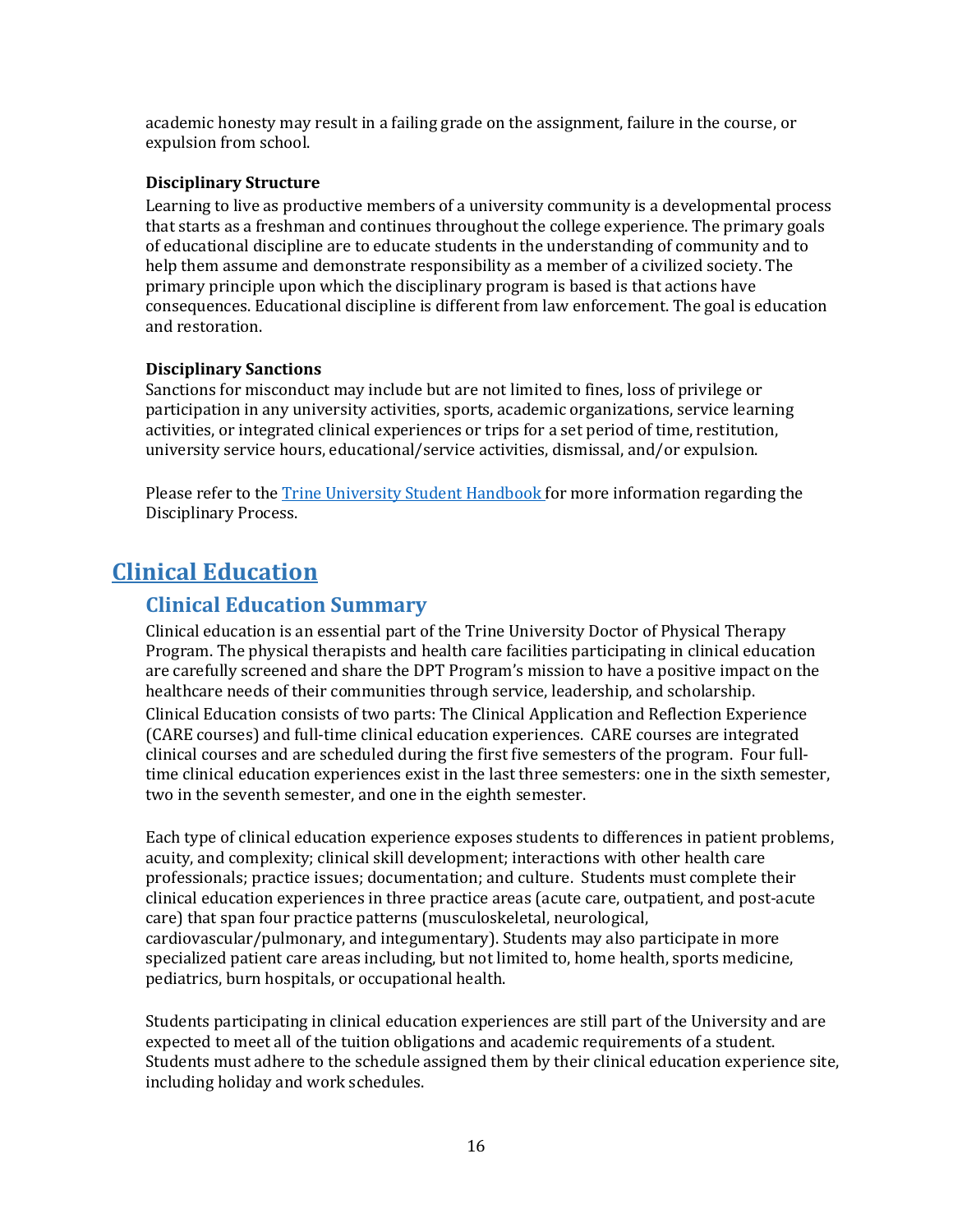# <span id="page-18-0"></span>**Assignment to Clinical Rotations**

Clinical education experience placement decisions are made under the supervision of the Director of Clinical Education (DCE) based on mandatory course requirements, the individual learning needs of the student, student preferences, and site availability. Students are only placed at sites in which there is an active clinical education experience agreement. Students may suggest new sites and work directly with the DCE to obtain clinical education experience agreements.

Students are encouraged to be actively engaged with the DCE about placement decisions. The Director of Clinical Education will make final placement decisions.

### <span id="page-18-1"></span>**Evaluation for Clinical Education**

Evaluation is a necessary and useful tool in education. To bring value, it should be done in an honest, continuous, shared process, and the results acted upon. To be effective, the atmosphere must be open, allow for discussion, and opportunity to learn or practice areas of deficiency. Evaluation is a part of didactic learning on a regular basis and must occur in the clinical experience as well.

Evaluation refers not only to evaluating the student's skills, but also refers to evaluation of the curriculum, the faculty, and the clinical facility. All aspects of the evaluative process should include student input.

### <span id="page-18-2"></span>**CARE Courses**

Students will be assessed at the conclusion of each Clinical Application Reflection Experience (CARE) courses using the Clinical Internship Evaluation Tool (CIET). This assessment will be provided to the students and CARE clinical faculty by the Director of Integrated Clinical Education (DICE). Students are to be assessed by the CARE clinical instructor, a peer, and themselves. Final grades are assigned by the course instructor based upon completion of assigned work and assessments. Grades for the CARE course series are on a satisfactory/unsatisfactory basis. Further information about each course can be found in the course syllabus. Students are also required to complete an evaluation of each clinical education experience for the CARE courses. All CARE clinical instructors will be reviewed annually by the DICE.

# <span id="page-18-3"></span>**Full-Time Clinical Education Experiences**

Students will be evaluated at least once on any clinical education experience less than six weeks in length and at least twice during each clinical education experience of six or more weeks. The Clinical Instructor (CI) will assess and review the student's progress once in the middle and at the end of the clinical education experience. The student will provide feedback, along with the CI, during a scheduled site visit, telephone conversation, or email with the DCE or another faculty member during each clinical education experience. The student may, at any time during a clinical education experience, request additional feedback from either the clinical or academic faculty. It is recommended that formative evaluations be done on a daily and weekly basis in relation to specific patient care areas or in other areas as needed.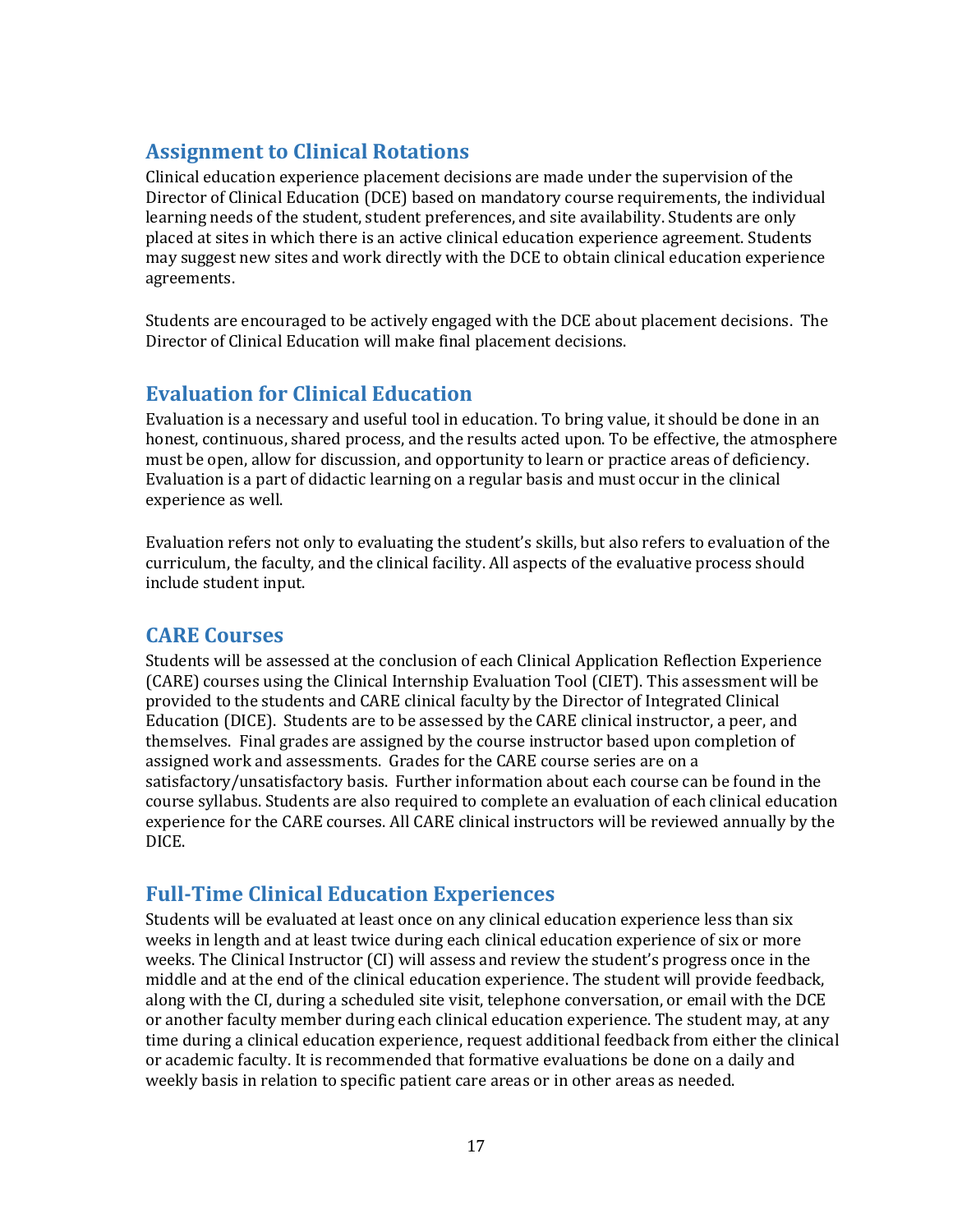Students on full-time clinical education experiences will be assessed using the Physical Therapist [Clinical Performance](https://nam04.safelinks.protection.outlook.com/?url=https%3A%2F%2Fcpi2.amsapps.com%2F&data=02%7C01%7Cencheffj%40trine.edu%7Cf2ca44e73b634ea68c8b08d816ae93cb%7C4fce493f17434d33bdec79e288863c19%7C0%7C0%7C637284286347156124&sdata=ICQvdbGN%2F41b8KZb1U1jycpRU86kquK1j1hNbY21Im8%3D&reserved=0) Instrument (CPI). The CPI can be found at Clinical Performance [Instrument.](https://nam04.safelinks.protection.outlook.com/?url=https%3A%2F%2Fcpi2.amsapps.com%2F&data=02%7C01%7Cencheffj%40trine.edu%7Cf2ca44e73b634ea68c8b08d816ae93cb%7C4fce493f17434d33bdec79e288863c19%7C0%7C0%7C637284286347156124&sdata=ICQvdbGN%2F41b8KZb1U1jycpRU86kquK1j1hNbY21Im8%3D&reserved=0) The student must be competent at entry-level in each category by the end of the final full-time clinical education experience. If any problems/questions/comments arise regarding the evaluation process, please do not hesitate to call the DCE or to address the matter during a site visit or midterm phone call.

The student is responsible for submitting the CPI, the student's evaluation of a clinical education experience, and any written assignments or reflections as indicated by the course syllabi at the conclusion of each clinical education experience. Final grades for all clinical education experiences are on a satisfactory/unsatisfactory basis and assigned by the DCE as per the course syllabi. Failure to complete the CPI, student's evaluation of a clinical education experience, or any written assignments or reflections could result in an unsatisfactory grade in the course which would require the student to repeat the course.

All clinical sites and clinical instructors will be evaluated by the student using the student's evaluation of a clinical education experience. If the need arises, the DCE will also perform informal assessments of the clinical sites and/or clinical instructors.

All clinical education faculty members are encouraged to assess the DPT faculty and program during midterm phone calls, site visits, and written/electronic communications.

### **Remediation of Clinical Education Experiences**

Remediation provides a second opportunity for students to demonstrate mastery of knowledge, professional behaviors, and outcomes of a clinical education course (CARE courses or full-time clinical experiences). It is initiated when the student's clinical instructor, course instructor, or Site Coordinator of Clinical Education (SCCE) identifies a student who is at risk for failing a clinical education course. Remediation is intended to address the specific deficiencies of concern such that the student can remain on track, where applicable, in the curriculum.

The course instructor, in consultation with the faculty and appropriate supervising clinical education faculty at the clinical site, will develop a plan of remediation. The nature, timing, and expectations of the remediation is individualized through a Learning Plan to address the deficiencies of the student. Remediation may include, but is not limited to, additional clinical hours in the same clinical setting, additional clinical hours in a different setting, completion of mock case scenarios, a demonstration of specific examination or intervention skills, or a combination thereof. Students may not appeal a course remediation plan.

For students failing remediation, the course instructor will submit an Unsatisfactory (U) grade for the course and the student will be dismissed from the program. If a student is unable to complete the assigned remediation due to extraordinary circumstances, the student will receive an Incomplete (I) for the course. The student is required to complete the assigned remediation and earn a Satisfactory (S) grade before progressing to the next clinical education course in the curriculum.

Each student is allowed a remediation attempt for a maximum of two CARE courses and one full-time clinical education course during the length of the program. Remediation is not permitted for the same course twice.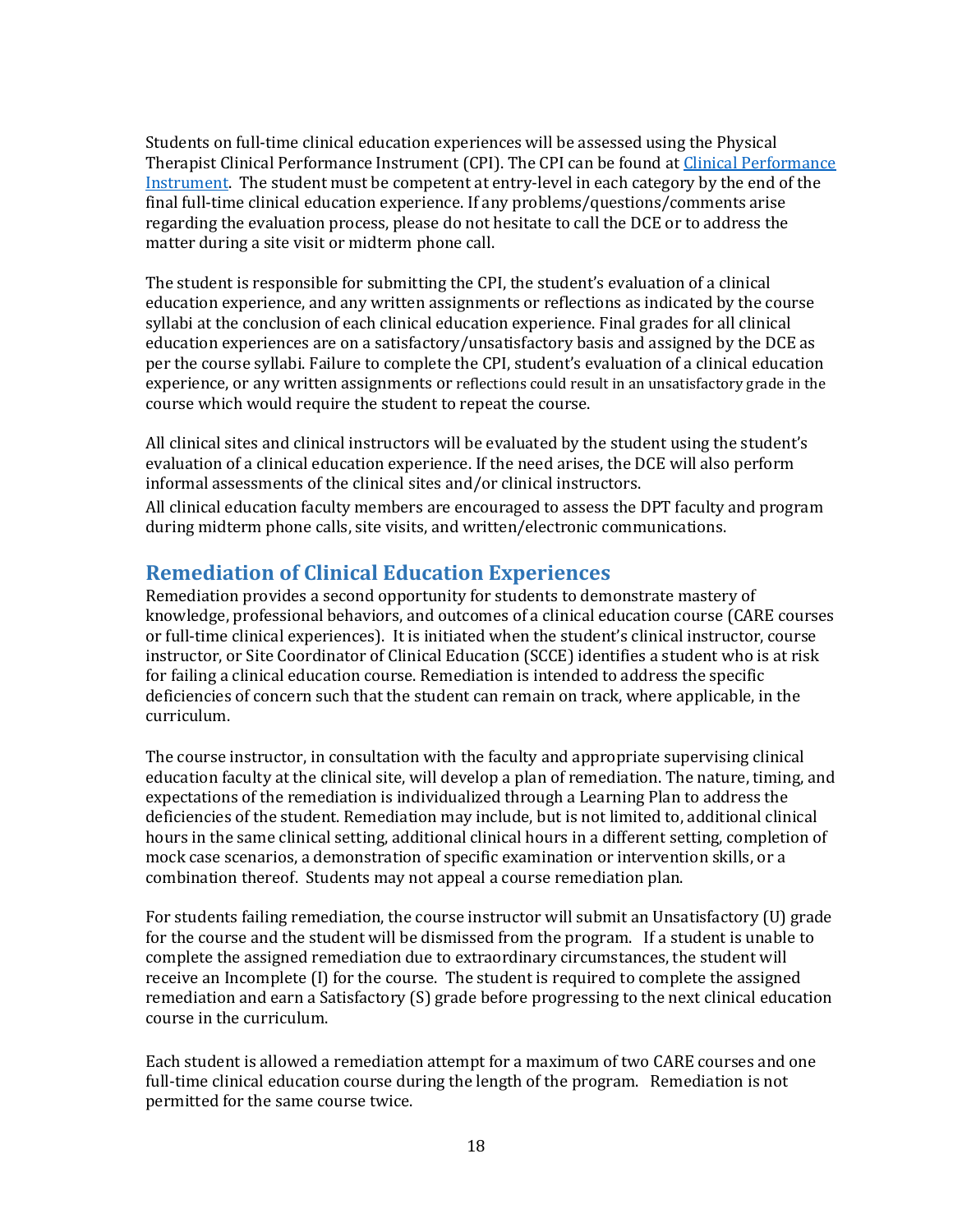# <span id="page-20-0"></span>**Requirements for Clinical Education**

### <span id="page-20-1"></span>**Communication**

It is the DCE's responsibility to send the course syllabi, instructions for the clinical instructor, CPI training materials, and verification and/or a certificate of liability insurance to the clinical site approximately six weeks prior to the start of the clinical education experience.

It is the student's responsibility to contact the clinical site 4-6 weeks prior to the start of the clinical education experience to determine information regarding location, parking, clinic hours, dress code, etc. The student must submit to the site required up-to-date health information along with verification of health insurance, immunizations, background check, OSHA training, HIPAA training, CPR certification, and any additional information the site requests.

### <span id="page-20-2"></span>**Certificate of Liability Insurance**

All students are provided professional liability insurance through Trine University. Professional liability insurance covers activities completed as physical therapy students in the classroom, laboratory educational experiences, and clinical education experiences. A student's professional liability insurance does not cover the student in activities outside the domain of the DPT Program (e.g. while employed as a PT aide) or during unsupervised practice of psychomotor skills. Proof of professional liability insurance by clinical sites is available upon request from the DCE.

### <span id="page-20-3"></span>**Health Insurance**

Students will be expected to show proof of coverage for personal health insurance before the start of the program and maintain coverage throughout the professional program. Students are required to submit a copy of their health insurance card annually to the Program. Copies of insurance cards will become part of the students' clinical education file.

### **Annual Physical Examination**

A physical examination is required before the start of the program, and then annually thereafter, to ensure the student meets the technical standards, vaccines, and titers that are required for clinical education that are outlined in this handbook.

### <span id="page-20-4"></span>**Immunizations**

It is the policy of the DPT program that students must remain in compliance with the following items before program entry (as applicable) and for the duration of enrollment in the program. Failure to do so may affect participation in clinical experiences and may prevent progression within the program. The DPT program follows the Centers for Disease Control (CDC) Vaccine Recommendations for Healthcare Workers, except when the contractually stipulated requirements of affiliated health care institutions are stricter.

Titers (blood draw to evaluate the level of antibodies an individual has) are required to assess immunity to the conditions listed below. Vaccinations alone do not meet the CDC Vaccine Recommendations for Healthcare Workers. DPT students must provide documentation of the below titers. If any of these titers are negative or equivocal, students must complete revaccination as described by the CDC Vaccine Recommendations for Healthcare Workers. 1. Hepatitis B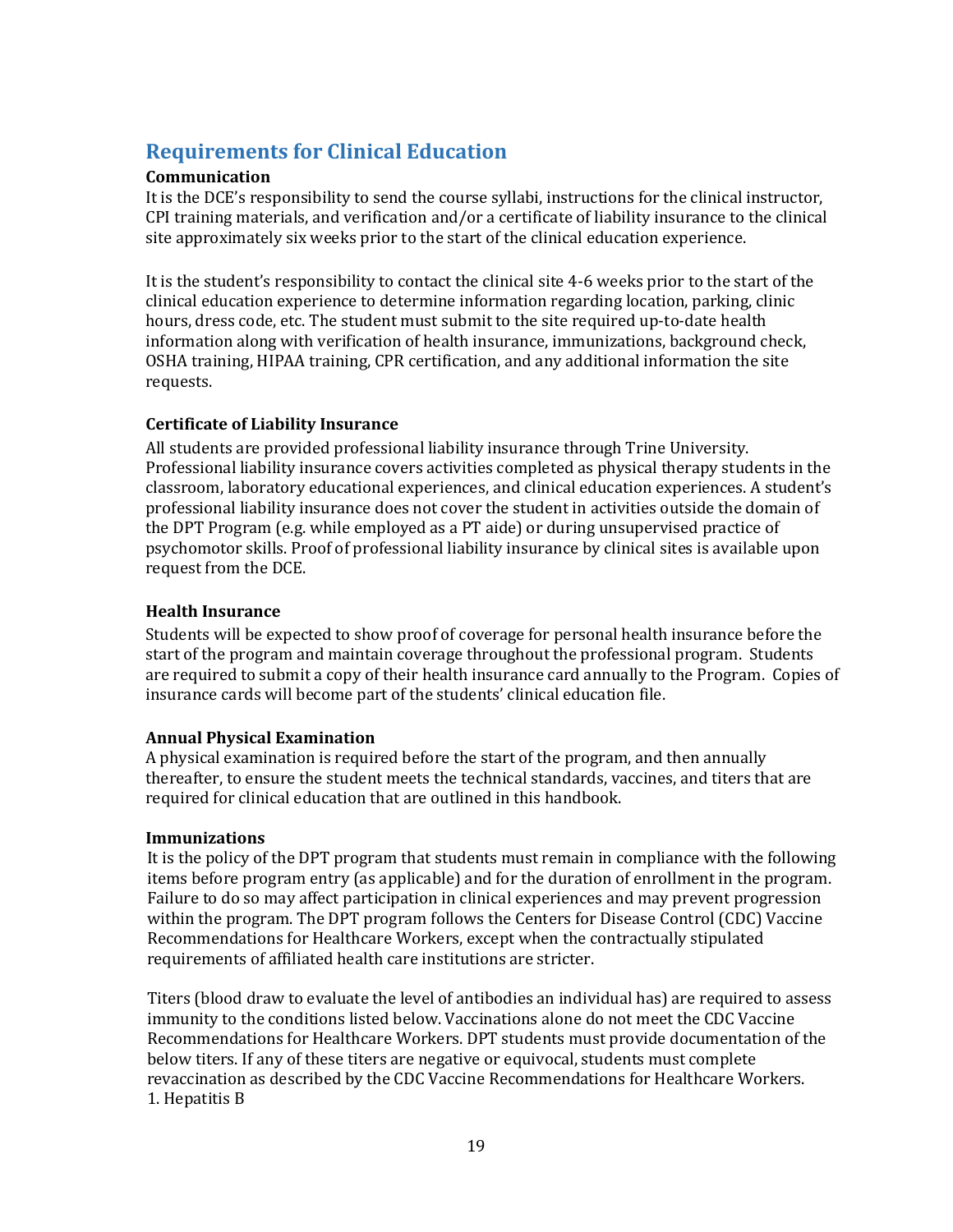- 2. Measles (Rubeola)
- 3. Mumps
- 4. Rubella
- 5. Varicella

### **Vaccinations**

To allow participation in clinical experiences in most affiliated health care institutions, DPT students must provide documentation of the following:

- 1. Revaccination following a negative titer for Hepatitis B, Measles, Mumps, Rubella, or Varicella as noted above.
- 2. Maintain TDAP (Tetanus, Diphtheria, Acellular, Pertussis) vaccination throughout the program.
- 3. Annual influenza vaccine

If there is a medical contraindication to any required immunization(s), verification from the primary healthcare provider must accompany the health record. When any medical contraindication exists, a waiver must be signed by the student to acknowledge that inadvertent exposure might occur and to release the affiliated health care institution and university from liability in the event of exposure. Appropriate waiver form(s), obtained from the Program, must be signed and on file with the Program.

If a student elects to decline or waive an immunization requirement(s) for any reason, participation in clinical experiences cannot be guaranteed. This may affect the ability to progress within the program or complete graduation requirements.

### **Annual Screenings**

DPT students must complete annual TB screening, annual student physical exam, and other items as required by affiliated health care institutions.

### **Annual TB Screen:**

• *Option 1* - TB Blood Draw (also called the interferon-gamma release assays or IRGAs): There currently are two types of IRGAs used in the US: QuantiFERON®–TB Gold In-Tube test (QFT-GIT) and T-SPOT®. TB test (T-Spot). Either of these tests is acceptable.

NOTE: Advantage – This option only requires one trip to the lab or physician's office. Disadvantage – More expensive.

- *Option 2* Multiple Step PPD/TB Screen:
	- o Step 1: Have a skin surface test performed
	- o Step 2: Return between 48 and 72 hours after administration to have this test read
	- o Step 3: Wait 1-3 weeks (10-14 days preferred)
	- o Step 4: Have a second skin surface test performed

 $\circ$  Step 5: Return between 48 and 72 hours after administration to have this test read

NOTE: Advantage – Less expensive.

Disadvantage – Requires four trips to the lab or physician's office. (If you miss a test or reading, the whole process may need to be repeated.)

### <span id="page-21-0"></span>**Medical Contraindication/Waivers**

If there is medical contraindication to any required immunization(s), verification from the primary healthcare provider must accompany the health record. When any medical contraindication exists, a waiver must be signed by the student to acknowledge that inadvertent exposure might occur and to release the clinical site and university from liability in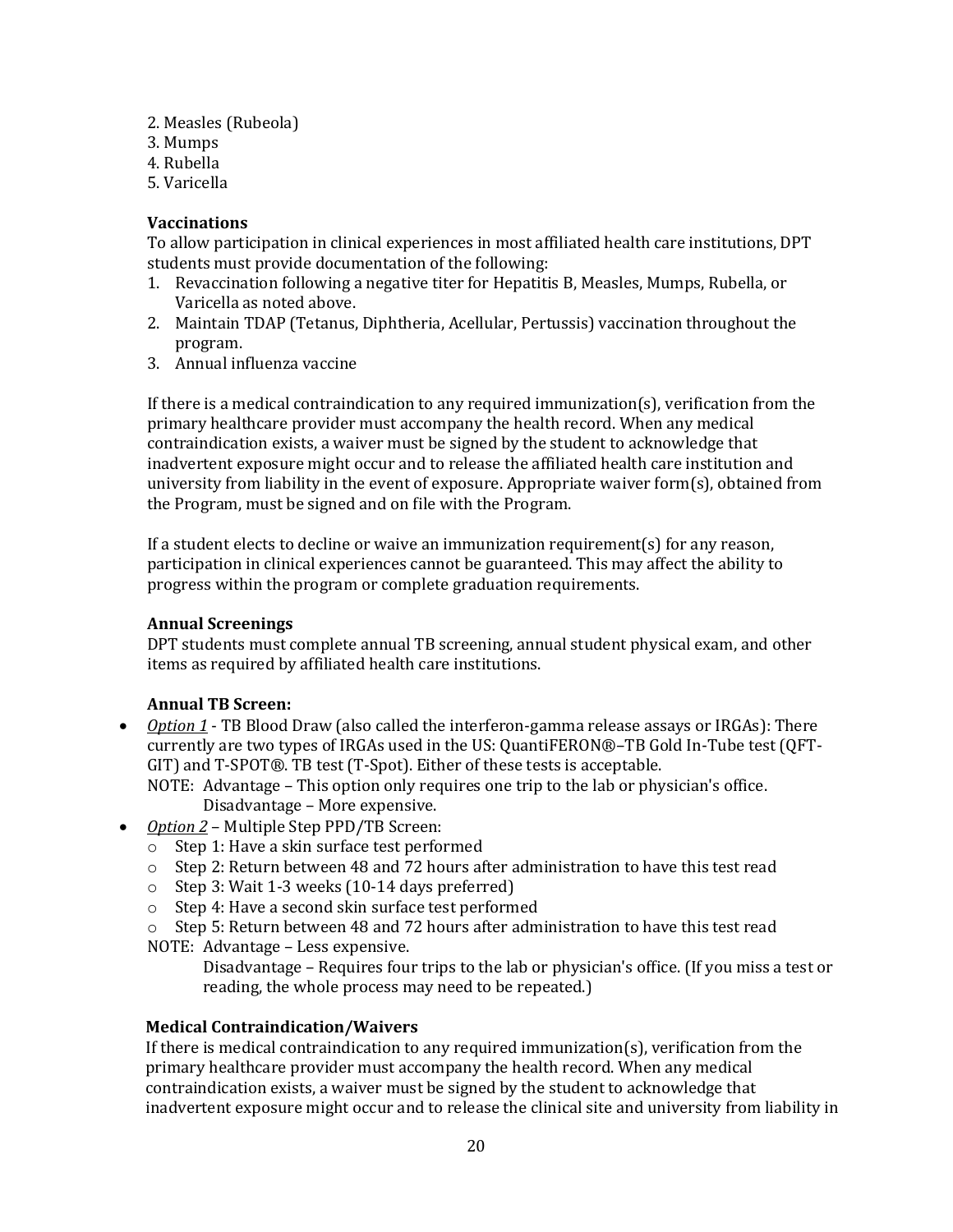the event of exposure. Appropriate waiver form(s), obtained from the Program, must be signed and on file with the Program.

If a student, for whatever reason, elects to waive an immunization requirement(s), placement in a clinical setting cannot be guaranteed. As such, the student may be deemed unable to complete the required clinical education coursework.

### <span id="page-22-0"></span>**Background Check**

The purpose of the background check policy is to:

- 1. Promote and protect patient/client safety as well as the well-being of the campus community.
- 2. Comply with the mandates of clinical sites which require student background checks as a condition of their written contracts with the Doctor of Physical Therapy Program, Trine University, as stipulated by the Joint Commission.
- 3. Promote early self-identification of students who may be at risk for not meeting Physical Therapy licensure eligibility requirements in some states due to a felony conviction.
	- $\circ$  Students with an identified history of criminal activity may be at risk for not being able to successfully complete the required clinical education requirements of the DPT Program. Successful completion of all designated clinical education experiences is a graduation requirement for a DPT degree.
	- $\circ$  In order to ensure that a student with a history of a felony conviction is eligible for sitting for the National Physical Therapy Exam (NPTE), the at risk student will need to seek clarifying information directly from the licensure board of the state in which he/she wishes to practice.

Please see the following website for contact information for the PT licensure agency for each state: [http://www.fsbpt.org.](http://www.fsbpt.org/)

All incoming physical therapy students are required to submit to and receive a criminal background check as a condition of enrollment at the student's expense. Instructions for obtaining the initial background screening will be provided to the student at program orientation.

The DPT Program will track each student to ensure compliance and to verify presence of a negative criminal record. If a background check identifies a history of criminal behavior, the student may be prohibited from participation in clinical education courses. Cases will be evaluated on an individual basis by the DCE with consultation from the DPT Program Director and/or other University administrative personnel. Any criminal activity in question must be disclosed to the clinical site prior to placement. Clinical sites have the right to refuse placement for any student possessing a history of criminal activity. All information gathered in the process of criminal background checks is strictly confidential. Information may not be revealed to any other party without written permission from the student. Students will be provided with the results of the background check and, unless otherwise required by the clinical site, will be responsible for sharing this information with the assigned clinical site(s) upon request.

### <span id="page-22-1"></span>**OSHA Training**

The Occupational Safety and Health Administration (OSHA) has defined requirements which specify the protective measures all healthcare personnel are required to perform in order to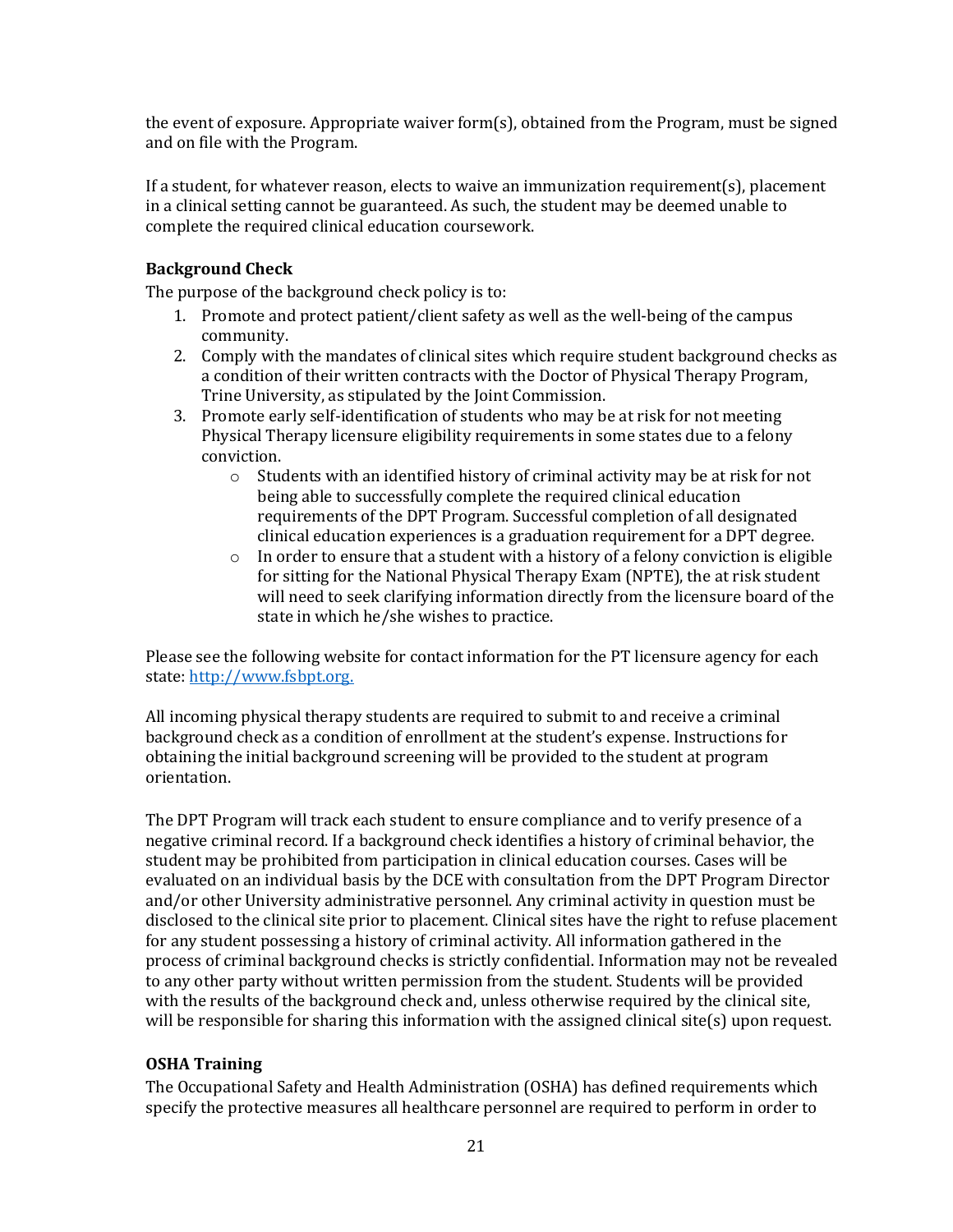prevent the spread of communicable disease. All students will participate in Blood-borne Pathogens Training prior to participation in clinical and/or patient-related activities; training is provided by the DPT Program.

### <span id="page-23-0"></span>**HIPAA Training**

The Health Insurance Portability and Accountability Act (HIPAA) defines a set of uniform standards relating to the security, privacy, and confidentiality of patient health-related data. All students must participate in HIPAA training prior to participation in clinical and/or patientrelated activities; training is provided by the DPT Program. This training orients the student to concepts of confidentiality, appropriate access of information, and appropriate release of information procedures for protected health information. Students must pass a post-test and receive a certificate of completion to meet this requirement. Students may not participate in any clinical or patient-related activity unless certification is current.

### <span id="page-23-1"></span>**Substance Abuse Testing**

Students are required to consent to and pass a substance abuse test prior to being placed on clinical education experiences including CARE courses. All DPT students are required to complete a five-panel drug screen annually. Some full-time clinical education experiences have additional testing requirements.

### <span id="page-23-2"></span>**CPR Certification**

All entry-level students in the DPT Program are required to obtain and maintain certification. The DPT Program will provide this certification for students as part of the CARE course series curriculum. Students whose certification lapses are responsible for re-certification at their own expense. Students may not participate in any clinical or patient-related activity unless this certification is current.

# <span id="page-23-4"></span><span id="page-23-3"></span>**General Information and Support**

# **Affirmative Action Statement**

Trine University does not discriminate on the basis of race, color, national or ethnic origin, sex, disability, veteran status, or age in the administration of any of its educational programs, admissions policies, scholarship and loan programs, athletic and other school-administered programs, or in employment.

Details and contact information may be found at: [Trine University Title IX.](https://www.trine.edu/about/titleix/index.aspx)

# <span id="page-23-5"></span>**American with Disabilities Act (ADA) Compliance**

Trine University is committed to the full inclusion of individuals with disabilities and to improving the accessibility of all campus programs and activities. Any student who wishes to request an accommodation or who has questions about the accommodation process should contact our ADA coordinator directly. Details and contact information may be found here: [Trine University Accessibility Services.](https://www.trine.edu/campus-life/health-wellness/disability-services.aspx) In addition, the University prohibits retaliation against individuals for engaging in activities protected by the ADA or by Section 504.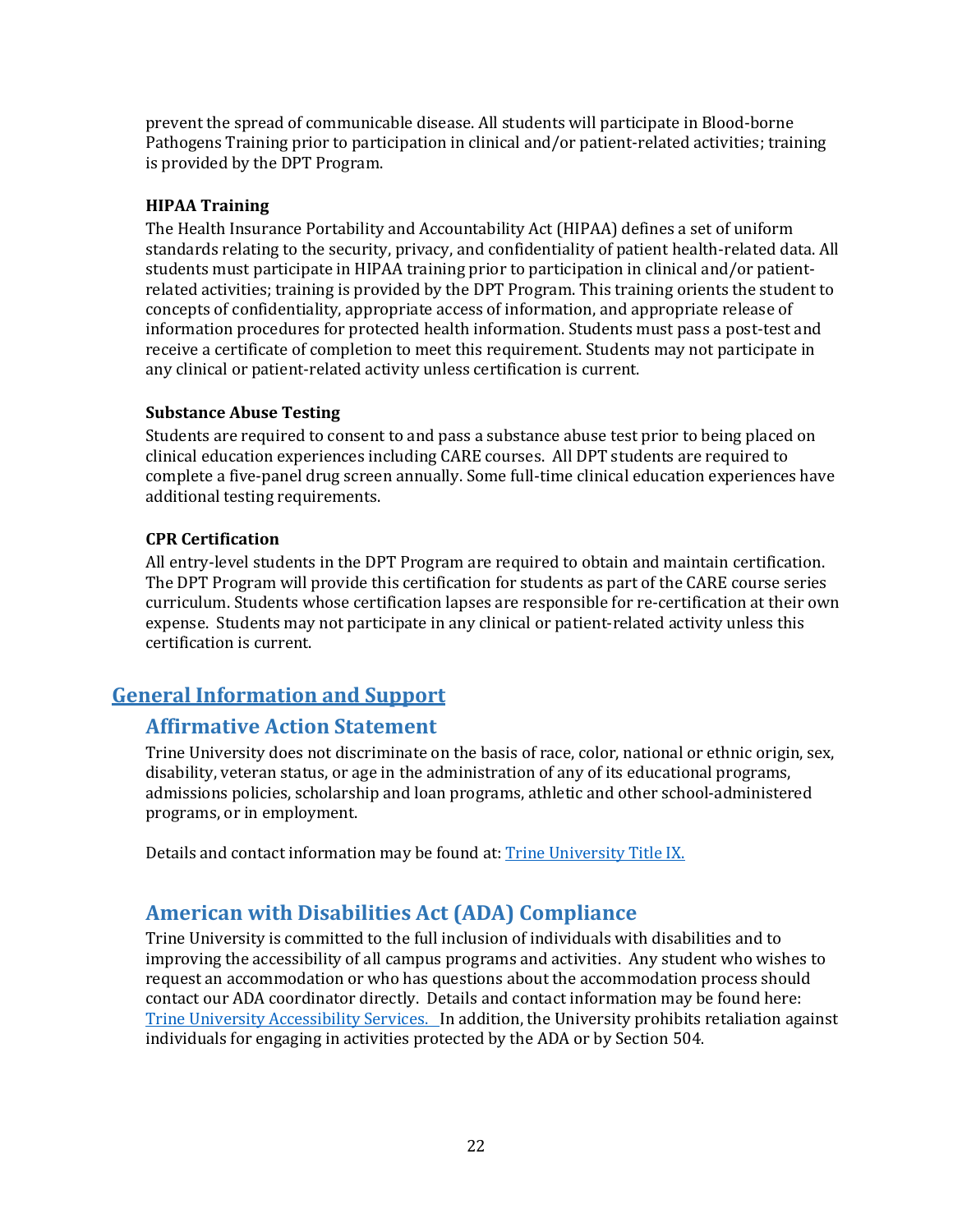#### <span id="page-24-0"></span>**Academic Support**

The goal of Academic Support Services is to assist all students to become efficient, selfconfident, and independent learners. Additional information on academic support services can be found at[: Trine University Academic Support Services.](https://www.trine.edu/academics/success/disability-accommodations.aspx)

### <span id="page-24-1"></span>**Adverse Weather**

The safety of Trine University students, faculty, and staff is first priority during an adverse weather event. Adverse weather is defined as any weather conditions that would make it necessary to delay or suspend classes and services. When adverse weather occurs, the Dean of the School of Health Sciences will make the decision whether to suspend or delay classes. Notification will be via email and/or text alerts to phones. In the event the Fort Wayne campus is closed for live classes due to an inclement weather emergency, then CARE is also canceled for the day. Students will schedule make-up hours with their respective CARE clinical instructor at a mutually agreeable time. Students at full-time clinical education experiences will defer to their supervising clinical instructors as to the policies and procedures for weatherrelated emergencies at their respective sites.

Additional information and a link to sign up for text alerts may be found here: Trine University [Alerts.](https://trine.edu/alerts/)

# <span id="page-24-2"></span>**Release of Student Information (FERPA)**

To ensure compliance with the federal government's Family Education Rights and Privacy Act (FERPA), Trine University has policies and procedures that govern the release of information from student academic records which can be found here: [Trine University Office of the](https://www.trine.edu/resources/registrar/index.aspx/ferpa.aspx)  [Registrar.](https://www.trine.edu/resources/registrar/index.aspx/ferpa.aspx) Students should also refer to the [Trine University Student Handbook](https://www.trine.edu/campus-life/) for further details.

# <span id="page-24-3"></span>**Payment of Educational Costs**

Payment of tuition and fees is due at the Business Office on the date indicated on the student's bill. Students with outstanding financial obligations to the University will not be permitted to register for any subsequent semester or receive a transcript or diploma until the obligation is fulfilled. Students maintaining a balance owed to the University will be assessed late fees and will be responsible for collection and/or attorney costs if such efforts should become necessary.

# <span id="page-24-4"></span>**Miscellaneous Policies**

### <span id="page-24-5"></span>**Student Information Form**

Every student is required to provide and maintain proper demographic information. It is the responsibility of the student to notify the [Trine University Registrar](https://trine.edu/resources/registrar/contact-us.aspx) of any changes made during his/her course of study.

### <span id="page-24-6"></span>**Changes in Health Status:**

Each student will notify the DPT Program Director regarding any changes in health status or limitations that may affect the student's ability to complete the course requirements and clinical education experiences, including any requirements of psychomotor skills or physical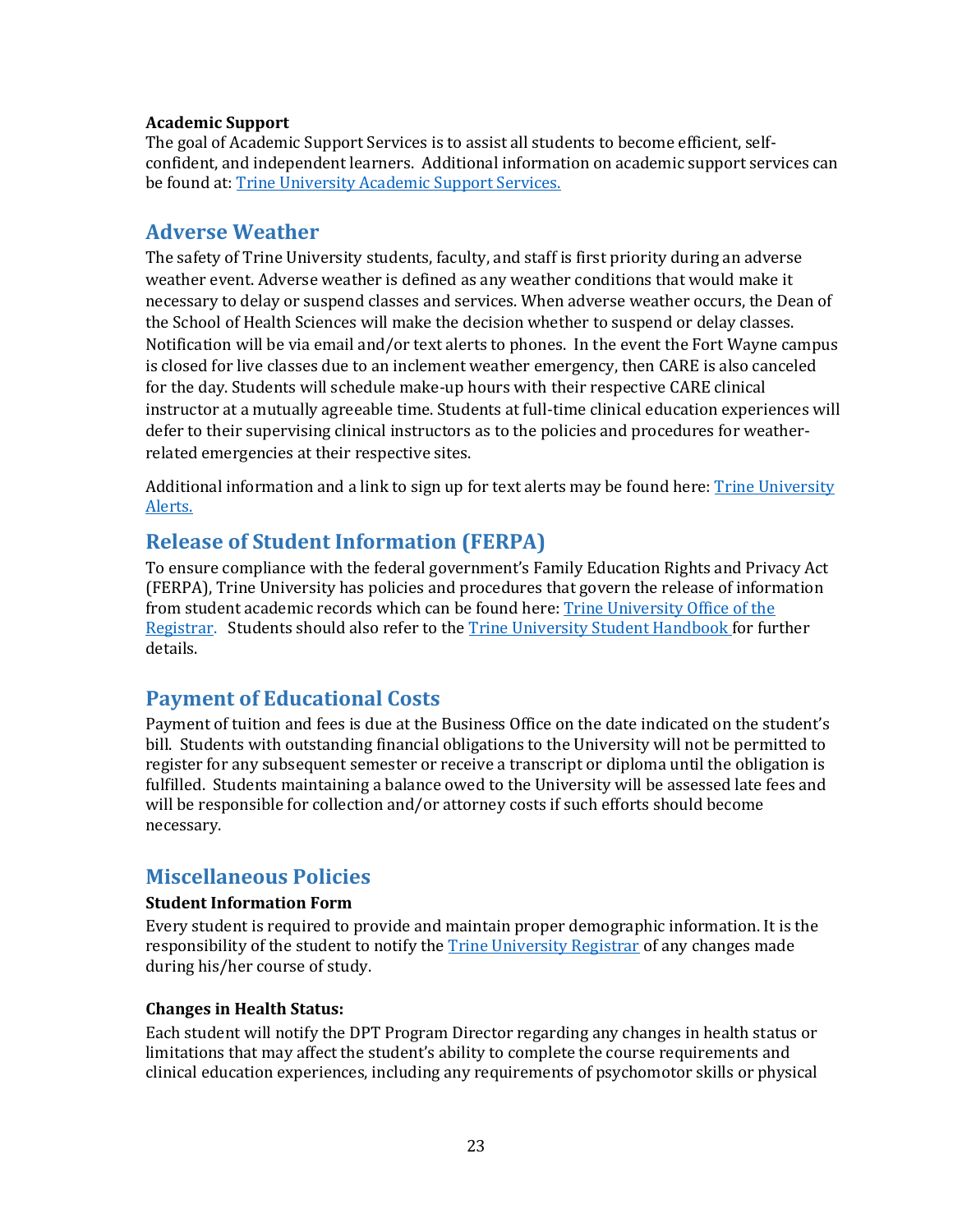activity. The Director will notify faculty and any other applicable parties (i.e. clinical instructors, student services, etc.) of this change in status.

In the event of an illness or injury lasting longer than three days, the student will use the following guidelines:

- 1. Documentation from the student's medical provider must be provided to the DPT Program Director regarding any restrictions and plans for re-examination.
- 2. When restrictions are lifted, the student will provide the DPT Program Director with a written statement from a physician that s/he has been approved to return to and participate in all required classroom, laboratory, and clinical activities.

In the event of pregnancy, the student will be required to use the following guidelines:

- 1. The student is strongly encouraged to provide early notification to the DPT Program Director in order to formulate a plan that will lead to satisfactory completion of didactic and/or clinical program requirements in a safe, efficient, and timely manner.
- 2. Documentation from the student's medical provider must be provided to the DPT Program Director regarding all limitations.

### <span id="page-25-0"></span>**Chronic Health Condition Not Requiring Accommodations:**

It is the policy of the DPT Program that a student is solely responsible for notifying an instructor and faculty advisor of his/her inability to participate in a classroom, laboratory, or clinical activity that may be potentially harmful due to a pre-existing physical condition, acute or chronic, that places them at risk for injury.

### <span id="page-25-1"></span>**Health Risks**

Students will be informed of health risks that they may encounter throughout the educational program and will follow the OSHA regulations and standard. Students are also required to sign the Assumption of Risk/Release of Liability Form at the end of this handbook. This form must be completed prior to students being able to participate in laboratory and clinical experiences.

### <span id="page-25-2"></span>**Student Injury in the Classroom or During a Clinical Education Experience**

- 1. The faculty member and/or supervising clinical personnel will assess the extent of injury to determine if the student can remain in the classroom or clinical area.
- 2. If the student requests medical care, the faculty member and/or supervising clinical personnel will assist the student in obtaining appropriate care.
- 3. The student and faculty member and/or supervising clinical personnel must complete an incident report if required by the University or clinical agency.
- 4. The faculty member and/or supervising clinical personnel have the right to not allow the student to participate in class based on the extent of the injury.
- 5. In the case of emergency, the student is responsible for the cost of emergency services in off-campus education experiences.

### <span id="page-25-3"></span>**Human Subjects in PT Education and Authorized Access and Use of Information**

Patient/clients may be asked to volunteer in laboratory sessions for demonstrations and educational learning experiences. The individual will be informed about the session and sign a consent form, if an adult, or the parent/caregiver, if a child is under 21 years of age. The consent form will be kept by the DPT Program for at least five years. In compliance with HIPPA, patient/clients may request this information be destroyed or kept confidential or may request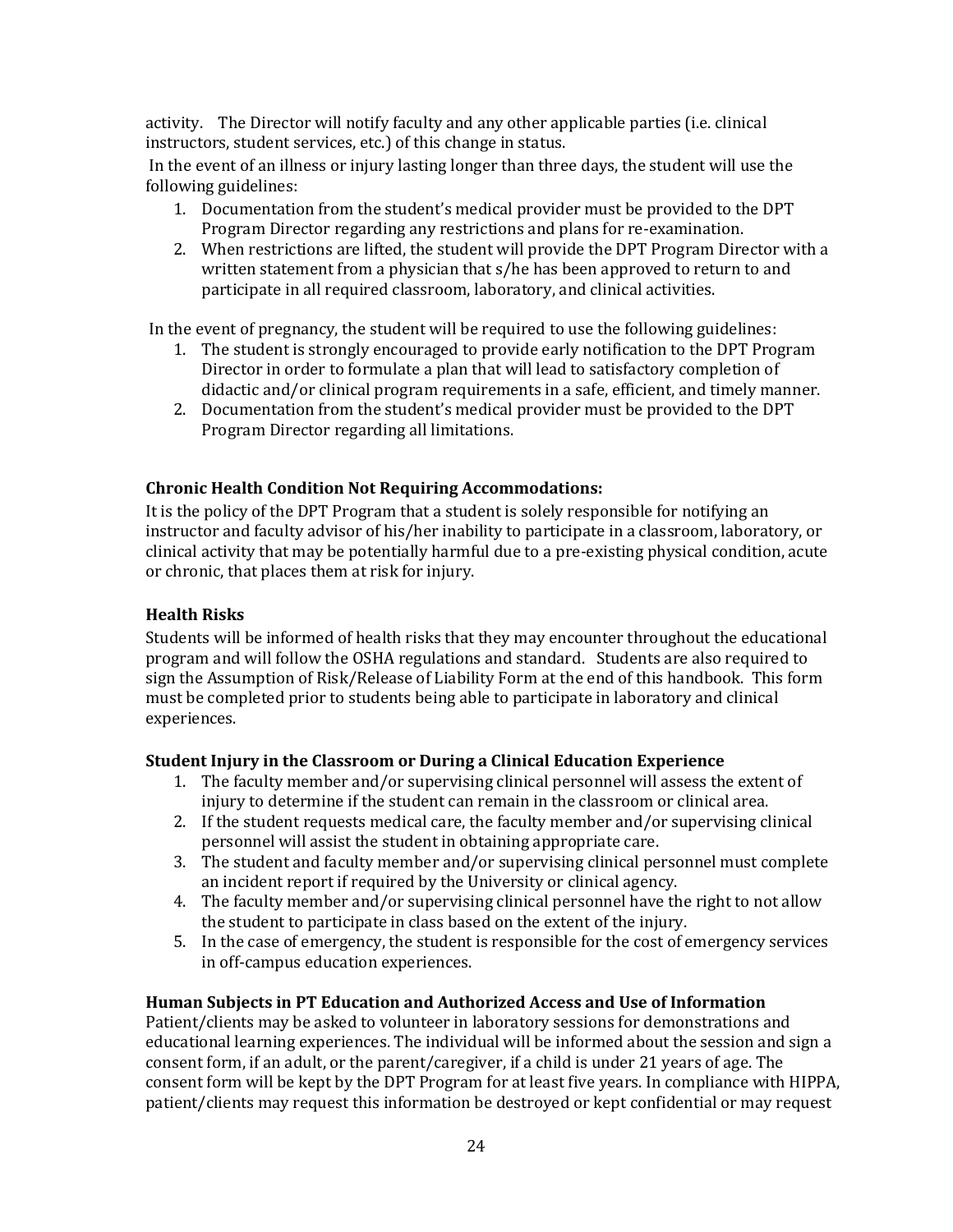this information at a later date. The Program will release this information directly to the patient/client or parent. The patient/client retains the right to refuse treatment by a student.

### **If injury occurs during a demonstration the following steps will occur:**

- 1. The faculty member and/or supervising clinical personnel will assess the extent of injury to determine what actions need to be taken.
- 2. If the volunteer requests medical care, the faculty member and/or supervising clinical personnel will assist the volunteer in obtaining appropriate care.
- 3. The faculty member and/or supervising clinical personnel and any students involved must complete an incident report if required by the University or clinical agency.

### **Request for Physical Therapy Services from Faculty**

Students should not request professional physical therapy services from faculty or clinical instructors, either informally or in a clinic setting. The rationale behind this policy is to avoid potential conflicts of interest as described in the APTA Code of Ethics. Faculty may offer suggestions/advice regarding an appropriate external healthcare provider with whom the student may wish to consult.

In certain instances, a faculty member may choose to evaluate and provide treatment interventions to a student during a class session for educational purposes of the cohort.

### <span id="page-26-0"></span>**Student Representatives on Committees**

The DPT Program values the input of its students and therefore reserves spots for students on various committees. Students may be asked to serve on other committees/task forces, including those for the School and University, as the need arises.

### <span id="page-26-1"></span>**Employment**

Enrollment in the DPT Program is a full-time responsibility, and employment during the academic year is not recommended. For students who do choose to be employed while enrolled in the program, academic activities and requirements must always take precedence over employment activities. Missing classes for employment is not acceptable. Students should be aware that the physical therapy educational program does require occasional evening and/or Saturday classes or events.

### **If a student chooses to be employed in a healthcare setting, the following guidelines should be utilized:**

- 1. DPT students employed in health care settings must not represent themselves in any way as physical therapists or as physical therapist assistants (unless duly licensed as same).
- 2. DPT students representing themselves as having any degree of expertise in physical therapy are in violation of state licensure laws. Such claims may result in denial of eligibility for licensure after graduation from PT school. Refer to Indiana State licensure laws.
- 3. DPT students employed in health care setting must not represent themselves as official representatives of the DPT Program.
- 4. DPT student liability insurance only covers students during classroom activities and during assigned clinical education experiences.
- 5. DPT students are advised to carefully read the job descriptions pertaining to unlicensed personnel and should not undertake responsibilities outside this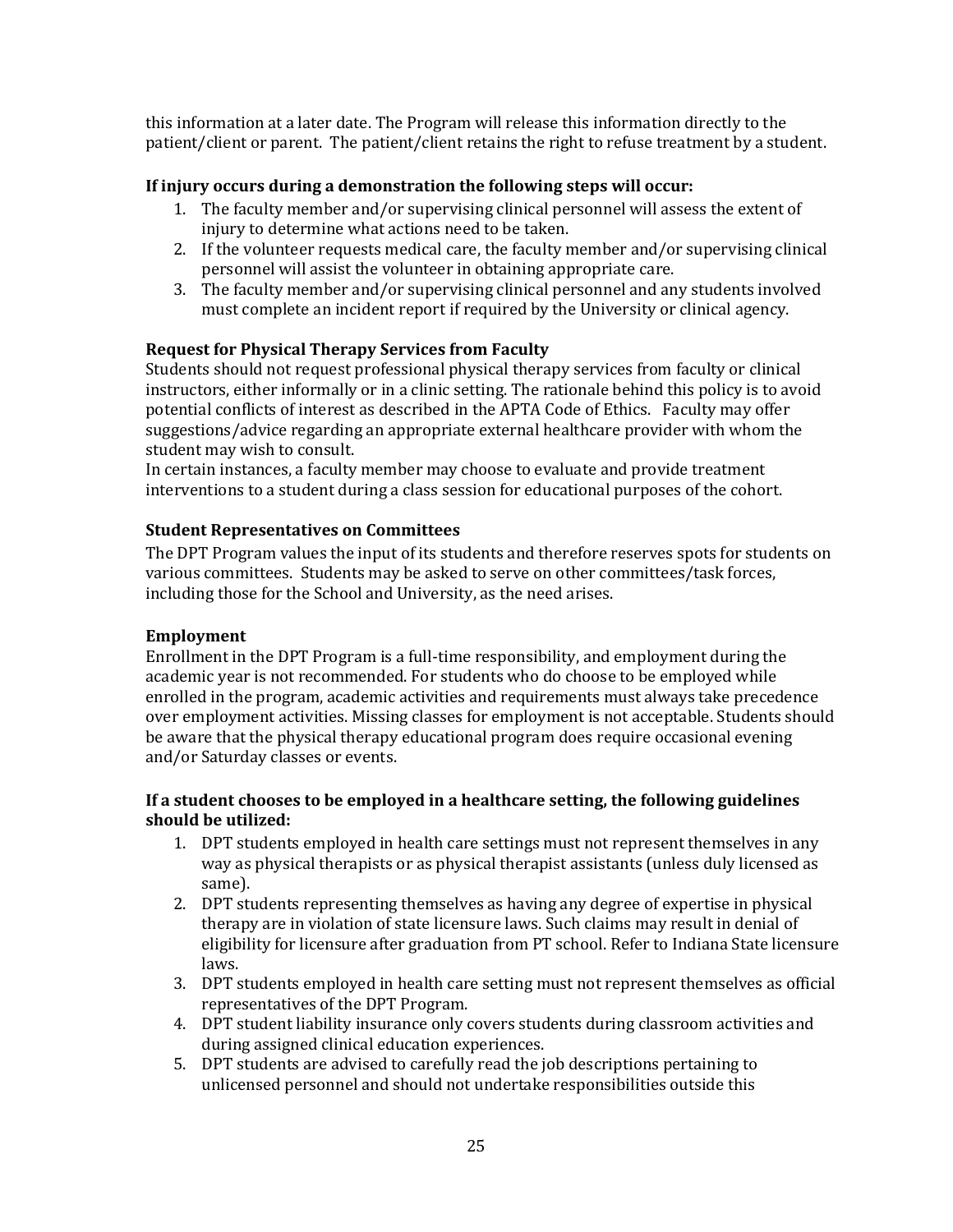description or the law relative to employment in a physical therapy setting, even if the client or employer requests one to do so.

# <span id="page-27-0"></span>**Filing a Complaint**

"Concerns" are issues that may be solved by informal means; "complaints" are issues that cannot be solved informally. Students are urged to have a direct and informal approach for settling concerns. Students are encouraged to voice concerns with the support, involvement, and/or intervention of university personnel. If concerns are not handled in a satisfactory manner, then students are urged to file a "Notice of Complaint." The Formal Complaint Form tab is located on the students' myPortal page along with all similar student information. It is convenient to all students, located in a place specifically designed for student information. Further information instructs students not to use the site for Title IX allegations and redirects them to the appropriate page.

### <span id="page-27-1"></span>**Filing a Complaint Outside of Due Process**

In order to provide high-quality educational experiences, the DPT Program recognizes the importance of receiving and being open to the merits of any complaint made against the program, the students, or faculty and/or staff. Student complaints involving grades, inequitable treatment, or other situations will be handled by the institution as indicated in th[e Trine](https://www.trine.edu/campus-life/)  [University Student Handbook](https://www.trine.edu/campus-life/) .

Complaints concerning any violation of Title IX should refer to [Trine University Title IX.](https://trine.edu/about/titleix/index.aspx)

If the Dean is the object of the complaint, the Vice President for Academic Affairs will attempt to resolve the dispute. Students maintain their right to due process by filing all complaints and grievances against the program, faculty, or staff through procedures outlined in the [Trine](https://www.trine.edu/campus-life/)  [University Student Handbook](https://www.trine.edu/campus-life/)

Visiting students will operate under the same handbook.

Any complaints of sexual harassment must be handled in accordance with [Trine University](https://trine.edu/about/titleix/index.aspx)  [Title IX policy](https://trine.edu/about/titleix/index.aspx) and should be referred to the Director of Human Resources. Below are the policies and procedures for handling complaints falling outside of the realm of due process, such as complaints from professional practice education sites, employers of graduates, and the public. Records of complaints about the program, including the nature of the complaint and the disposition of the complaint are maintained by the School of Health Sciences.

**Should a situation occur that would generate a complaint from a professional practice education site, employers of graduates, or the public in general, the School of Health Sciences would take the following steps. The complaint must be submitted in writing to the Dean of the School of Health Sciences and include:** 

- Name of the complainant (clinical education site, employer, or member of the public who initiated the complaint)
- Name of the complainee (individual whom the complaint is voiced against) and role in the incident (unprofessional behavior, inappropriate treatment of a client, or inappropriate verbal exchange between the complainee and other involved individuals).
- Date and location of incident.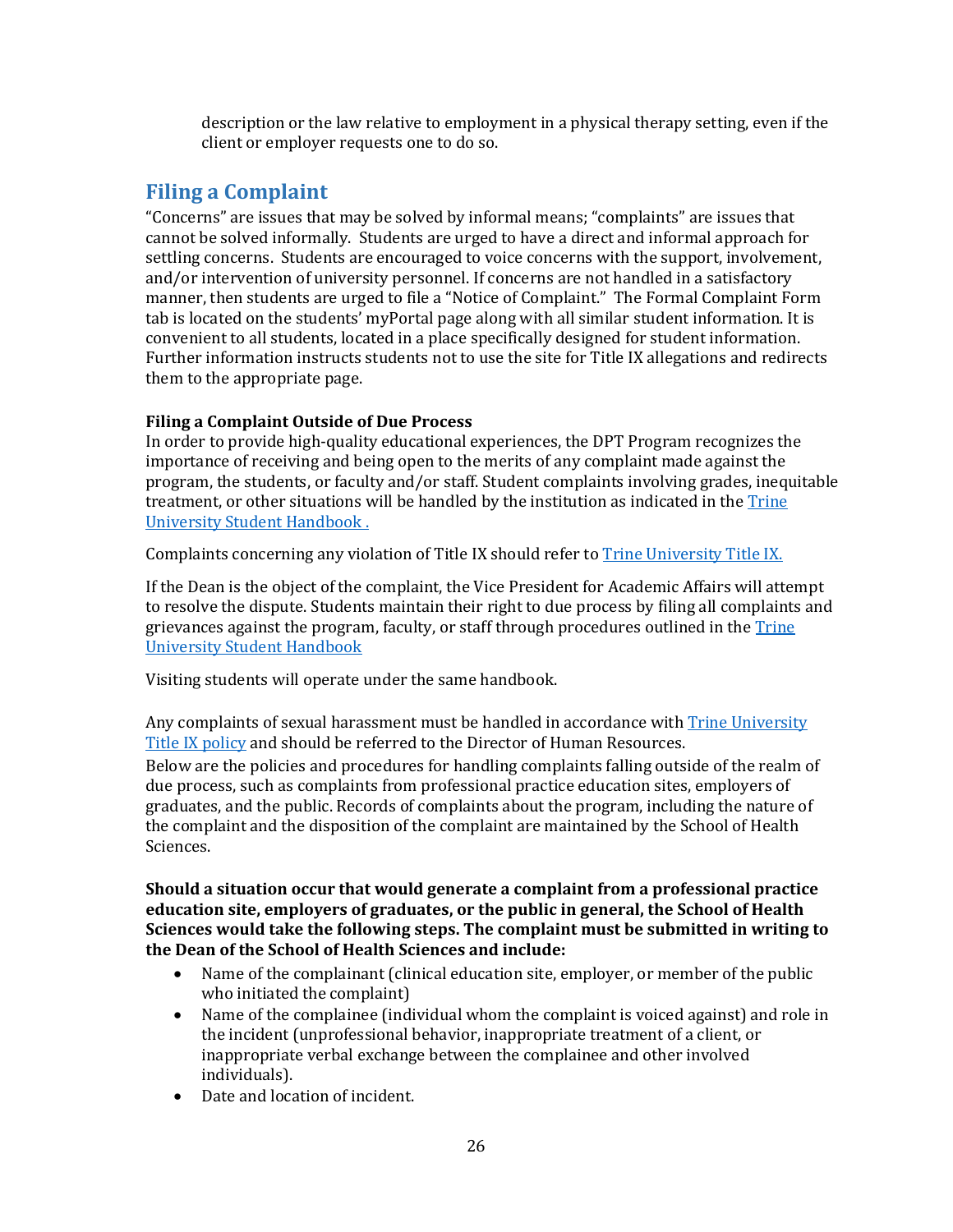- Detailed description of the incident, complete with the names of all individuals involved.
- Detailed description of any and all action immediately following the incident.

# **Complaints should be addressed to:**

Dean of the School of Health Sciences Trine University One University Avenue Angola, Indiana 46703